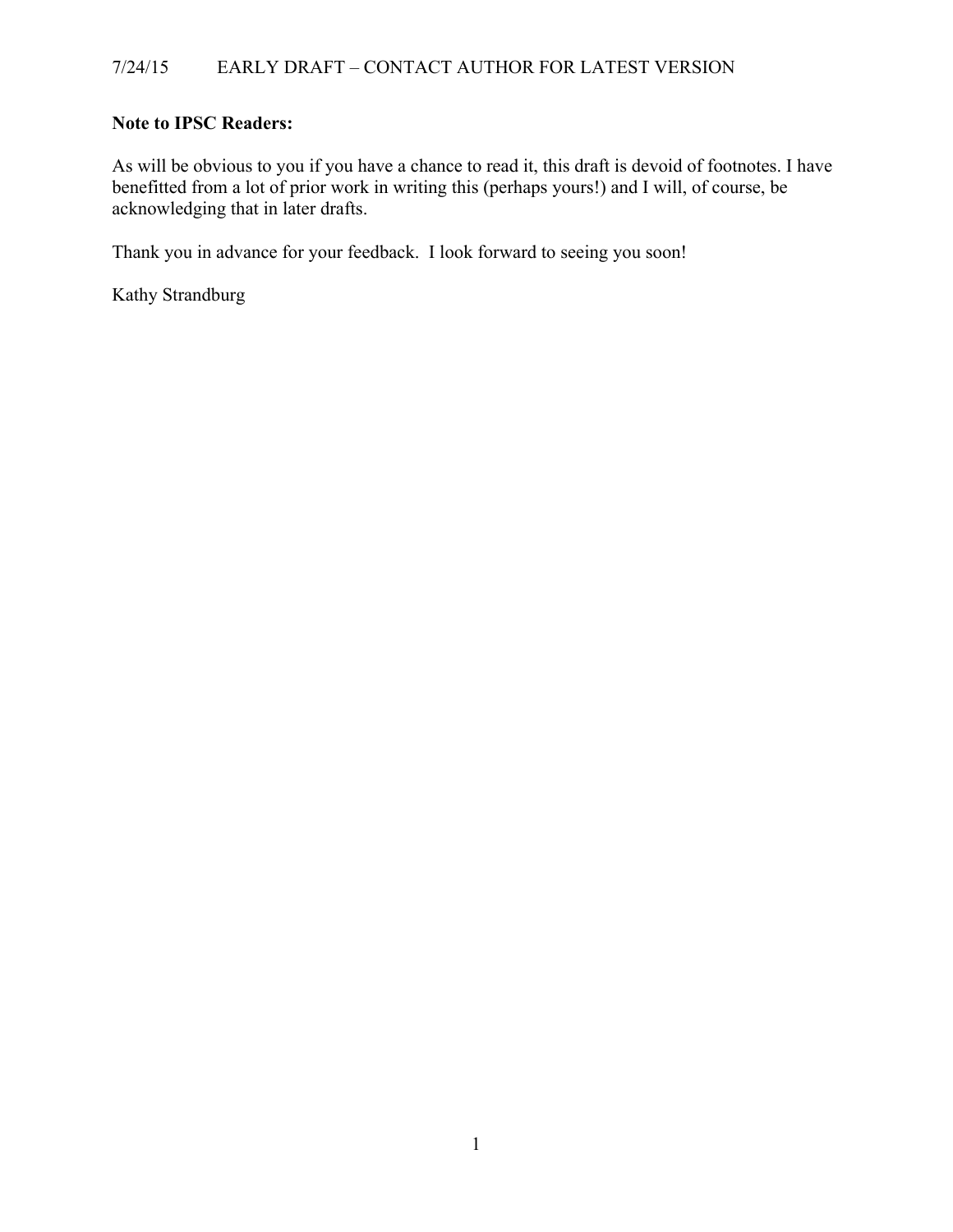# **Patentable Subject Matter from First Principles Katherine J. Strandburg1 New York University School of Law**

### I. Introduction

The patentable subject matter doctrine is the law's way of delineating the type of thing that cannot be claimed in a patent, no matter how new or useful it might be. Since at least the middle of the 19<sup>th</sup> century, the Supreme Court has held that patents may not be awarded to natural phenomena ("laws of nature"), abstract ideas, and products of nature. In part because of advances in biotechnology and information technology, recent years have seen a resurgence of interest in the patent eligible subject matter question by the Supreme Court, which has decided four cases on the doctrine since 2010. Despite the attention the patentable subject matter doctrine has received from the Court and commentators, it remains the subject of a general malaise, not only among those who disagree with the thrust of the Supreme Court's rulings, which has been to rein patentability in, but also among many who are in substantial agreement with the outcomes in these cases.

In my view, the widespread malaise with the doctrine stems from its lack of clear theoretical bases. As Rebecca Eisenberg noted several years ago, "patentable subject matter doctrine suffers from a lack of clarity not only as to what the applicable rules are, but also as to what those rules are supposed to accomplish." Despite the recent surge in attention to the doctrine, courts and even commentators often remain mired in a sometimes scholastic exercise of interpreting the traditional exclusions of abstract ideas, natural phenomena, and products of nature, without interrogating their underlying justifications. When the discussion focuses on the goals of the doctrine, it often attempts to derive those goals from the traditional exclusions themselves, leading to a somewhat circular debate.

This Article attempts to engage the patentable subject matter doctrine directly from first principles by asking the foundational question: What types of inventions (or creative outputs more broadly) should be patentable? I take a broadly utilitarian perspective on this question here, though other approaches to the patentable subject matter question certainly are possible. Utilitarian analysis is the primary driver of patent theory and doctrine. Both courts and commentators routinely ground patent law's bread and butter nonobviousness and scope doctrines in an attempt to balance the benefits of patent incentives against the higher prices and drag on downstream innovation inevitably produced by exclusive rights in inventions. Indeed, many argue that, if these doctrines are properly tailored, there is no (or extremely limited) need for patentable subject matter exclusions. I argue here that the patentable subject matter doctrine serves important purposes that cannot be addressed by case-by-case analysis of nonobviousness and claim scope.

The purpose of the patent system is to solve certain market failures and thus incentivize the invention, disclosure and dissemination of innovative technology. The patent system may not always be the most socially attractive alternative, however. In some arenas, where the market failures are minor or the costs of patenting are particularly high, the patent-free market may be

 $1$  Alfred B. Engelberg Professor of Law, NYU School of Law, katherine.strandburg@nyu.edu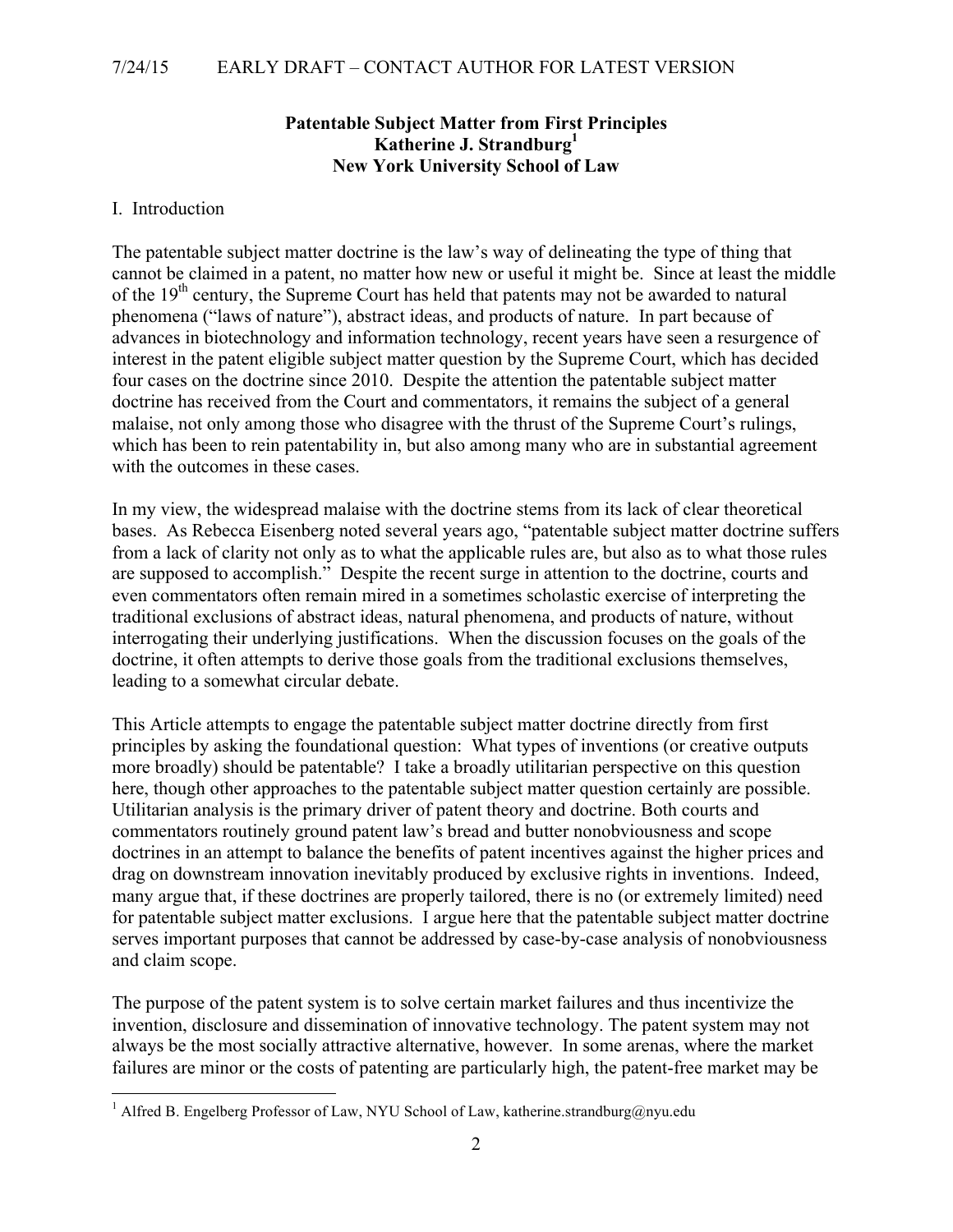socially preferable to a patent-based market. Many critiques of business method or software patenting essentially make this argument. Patents also are aimed only at certain types of market failure. They are ineffective if market demand fails to reflect social demand. Market demand famously fails at providing infrastructure, due to collective action problems and free riding. It also fails to account for both positive and negative externalities of consumer's individual purchases. Market demand reflects ability to pay, which may or may not accord with social value. It tends to be myopic, meaning that investments in innovation are likely to be both too small and misdirected from a long-term perspective. Finally, there are a number of alternative approaches to correcting innovation-related market failures, ranging from government subsidy to informal norms. Some of these alternatives, such as Internet-based crowdsourcing, have emerged out of the digital communications revolution, while others, such as the norms of scientific research, have deep historical roots. Depending on the technological context, these alternative institutions may be more or less effective than patents, may be more or less costly to administer and use, and may have differing implications for the *direction* of innovation and the distribution of its benefits.

The doctrines of nonobviousness and claim scope sit squarely within the patent-based market paradigm, addressing the question of which exclusive rights should be granted within a patentbased market system. The patentable subject matter doctrine should take on a different task. It is the doctrinal mechanism for determining *whether a patent-based market is the best system for promoting innovation of a particular type.* Unfortunately, patentable subject matter doctrine has not, for the most part, grappled with this question. The doctrine's failure to confront the systemic question directly might be of little consequence if alternative approaches simply operated in parallel with the patent-based market. In general, however, the availability of patents can be expected to influence the way in which alternative innovation institutions operate -- and sometimes even to undermine them. Thus, patentable subject matter doctrine inescapably molds institutional choices, whether or not we choose to recognize its effects. Currently, it does so inconsistently and obliquely. That is a mistake. A more forthright recognition of the doctrine's institutional implications would sharpen and clarify the doctrine and perhaps provide a partial cure to its longstanding malaise. Managing the interface between the patent system and alternative innovation institutions should be the primary job of the patentable subject matter doctrine, to be carried out for the most part through categorical exclusions.

Recognizing that there alternatives to the patent system in some contexts puts the patentable subject matter doctrine in a new light and raises several compelling questions: Under what conditions should we expect that an alternative institution will outperform the patent system? When can such systems co-exist happily with the patent-based market and when should we use patentable subject matter exclusions to open up space for them? How would we redesign patentable subject matter doctrine to account for institutional and other non-market considerations? This Article cannot hope to provide ultimate answers to these questions, but it attempts to make a start at addressing them.

Part II of this Article provides background for the patentable subject matter discussion by explaining how the patent-based market paradigm is enshrined in basic patent doctrines. Part III argues that patentable subject matter doctrine flounders when it stays within that paradigm. Part IV describes examples of alternative innovation institutions and considers the circumstances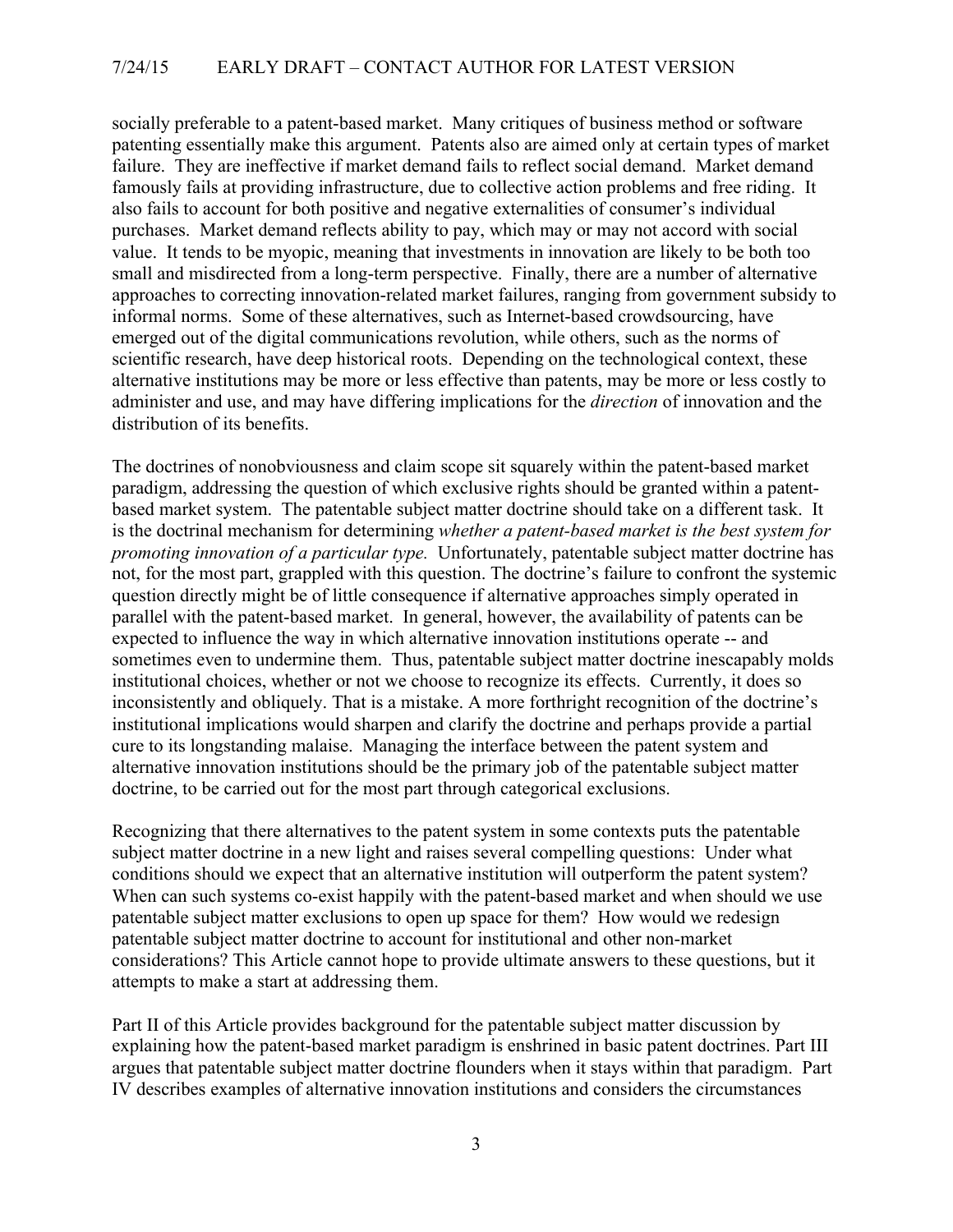under which patentable subject matter exclusions may be appropriate to sustain them. Part V provides a tentative outline of an institution-based approach to patentable subject matter doctrine. Part VI explores, as an example, how such an approach to patentable subject matter would play out for natural phenomena, arguing that the Supreme Court's opinion in Mayo v. Prometheus comes close to applying an institutional analysis. Part VII concludes.

# II. Market Improvement: Nonobviousness, Scope and the Patent-Based Market Paradigm

The Constitutional purpose of the patent system is to promote progress in the useful arts. Patents accomplish this goal by, as Abraham Lincoln evocatively put it, "adding the fuel of interest to the fire of genius." Without patents, Lincoln explained, "any man might instantly use what another had invented; so that the inventor had no special advantage from his own invention." To put it in more modern terms, the patent system addresses a market failure due to the fact that some inventions can be copied by "free riding" competitors before sufficient payoffs accrue to cover their costs of invention. Patent exclusive rights ensure higher market returns, thereby incentivizing invention. Patents also address two other types of market failure. Some inventions can be exploited in secret. While secrecy solves the free riding competitor problem, it can impede downstream innovation that would build on the new invention. Patent exclusivity provides a "quid pro quo" incentive for disclosure. In addition, Arrow's paradox suggests that cooperation between inventor and potential funders or commercializers will be deterred because inventors will be reluctant to share their ideas with potential partners who might simply use them without paying. By assigning rights in advance of such discussions, patents may facilitate commercialization.

Patent exclusivity is socially costly, however, because it constrains the implementation of ideas, which optimally, to quote Thomas Jefferson, "should freely spread from one to another over the globe, for the moral and mutual instruction of man, and improvement of his condition." Patents lengthen the "first mover advantage" period, during which inventors can restrict output and charge supracompetitive prices, increasing deadweight economic losses, costs of downstream innovation, and redistribution from consumers to patentees. Even when an inventor chooses patenting over secrecy, a patent ordinarily will extend the market exclusivity period, imposing similar social costs.

Patents, to summarize, are a necessary evil intended to overcome particular market failures. From its inception, U.S. patent law has aimed to balance the patent system's costs and benefits by providing exclusive rights only when the benefits in resolving market failures outweigh the social costs of those rights. Patent doctrine seeks to achieve this balance in two primary ways: i) the doctrines of novelty and nonobviousness deny patents for insignificant advances and ii) a set of scope doctrines attempt to match exclusivity payoffs roughly to patentees' inventive contributions. This Part briefly describes how these doctrines aim to achieve this balance.

#### A. Nonobviousness and the Realistic Marketplace

The doctrines of novelty and nonobviousness determine whether a patent applicant has done "enough" to warrant patent rights, as evaluated from the perspective of the "person having ordinary skill in the art," or PHOSITA. The economic rationale for this set of requirements is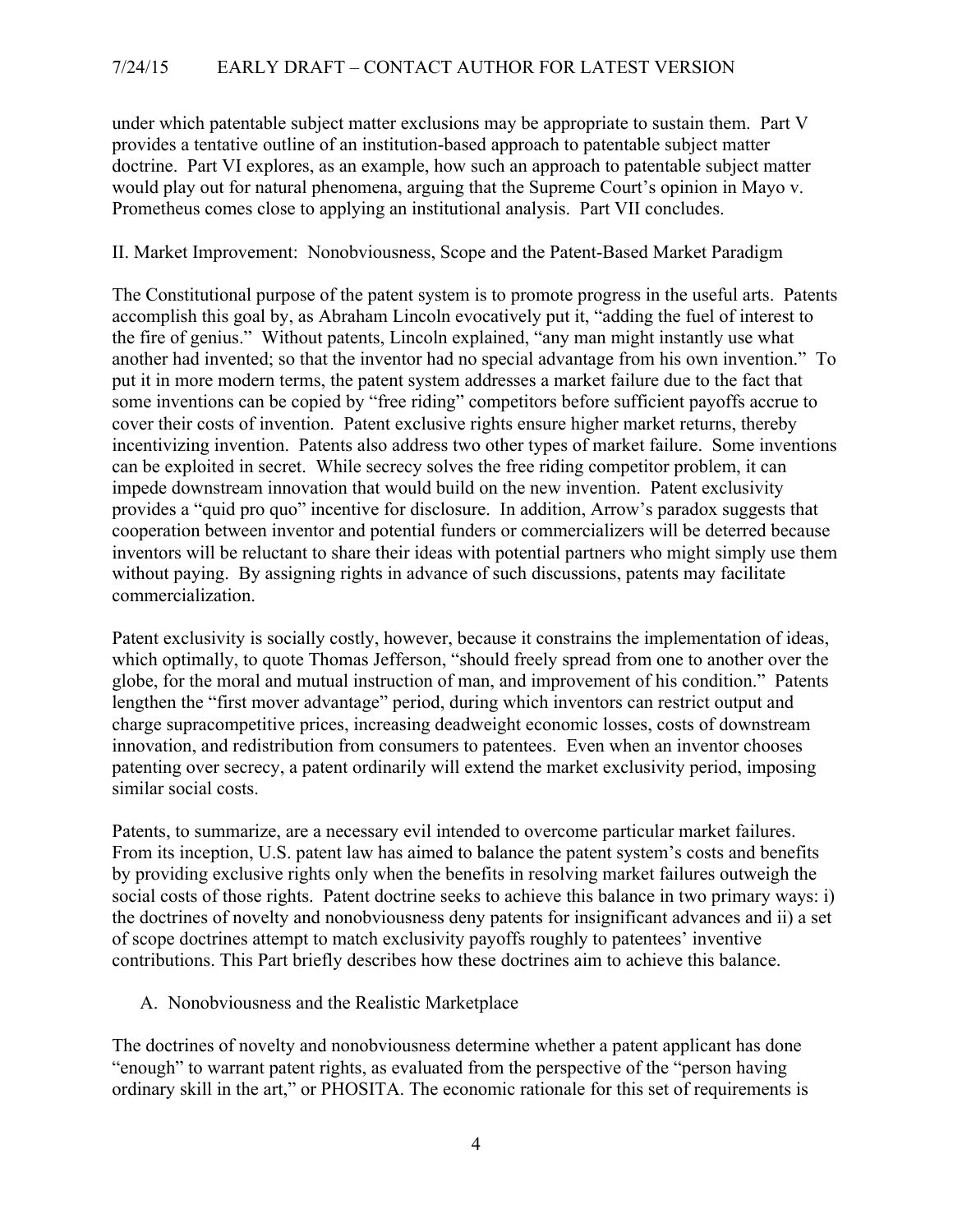that first mover advantages in the competitive market are sufficient to induce the modest investments presumably required to make inventions that would be "obvious" to the PHOSITA. Because of their social costs, patent rights should be not be granted for these "obvious" inventions.

Within this general picture, different interpretations of the nonobviousness standard reflect different views about how much innovation the competitive market will produce on its own. For example, the Supreme Court's most recent foray into the nonobviousness doctrine, *KSR v. Teleflex*, overturned the Federal Circuit's approach primarily because of a disagreement about what the PHOSITA can be expected to produce without the expectation of a patent. The Federal Circuit had held that a claimed invention could be deemed obvious only if the state of the art provided a "teaching, suggestion, or motivation to combine" existing prior art to produce that invention. The Federal Circuit's test thus reflected the view that, without patents, market actors would do very little beyond what was spelled out in the prior art. In over-ruling the Federal Circuit's approach, the Court faulted the Federal Circuit's unrealistic assessment of the power of market competition to induce innovation. The Court noted that "[w]hen a work is available in one field of endeavor, design incentives and other market forces can prompt variations of it, either in the same field or a different one." Similarly, "[w]hen there is a design need or market pressure to solve a problem and there are a finite number of identified, predictable solutions, a person of ordinary skill has good reason to pursue the known options within his or her technical grasp." The Court also observed that "[a] person of ordinary skill is also a person of ordinary creativity, not an automaton" and thus the analysis should "take account of the inferences and creative steps that a person of ordinary skill in the art would employ." The Court was concerned that the Federal Circuit's approach awarded patents on the results of "ordinary innovation" that would have been induced by market competition, thus imposing social costs that "might stifle, rather than promote, the progress of useful arts."

Though *KSR* incorporated a more dynamic view of the competitive market, it did not step outside of the market paradigm. Moreover, it did not account for the way in which non-market forces, such as intrinsic motivations or the desire to use an invention, might reduce the market payoff required to induce a particular investment of inventive effort. In such cases, a stiffer nonobviousness requirement might be appropriate. So far, the nonobviousness doctrine, even when adapted to a more realistic view of the competitive market, has not accounted for nonmarket motivations.

#### B. Scope Doctrines from a Market Perspective

A number of patent doctrines, such as enablement, written description, claim overbreadth and indefiniteness, work to tailor claim scope to what the patentee actually invented. Assuming a patent is granted, claim scope, coupled with market demand, determines the size of a patentee's payoff from her exclusive rights. Matching claim scope to a patentee's actual invention means that the exclusivity payoff is correlated to the "size" of the invention. This strategy is sensible if one assumes that, at least on average, inventors must make larger investments to develop "bigger" inventions. Confining claim scope to the patentee's invention thus provides an approximate means for matching exclusivity payoff to inventive investments. Claim scope doctrines aim to ensure inventors receive sufficient, but not excessive, returns, thus avoiding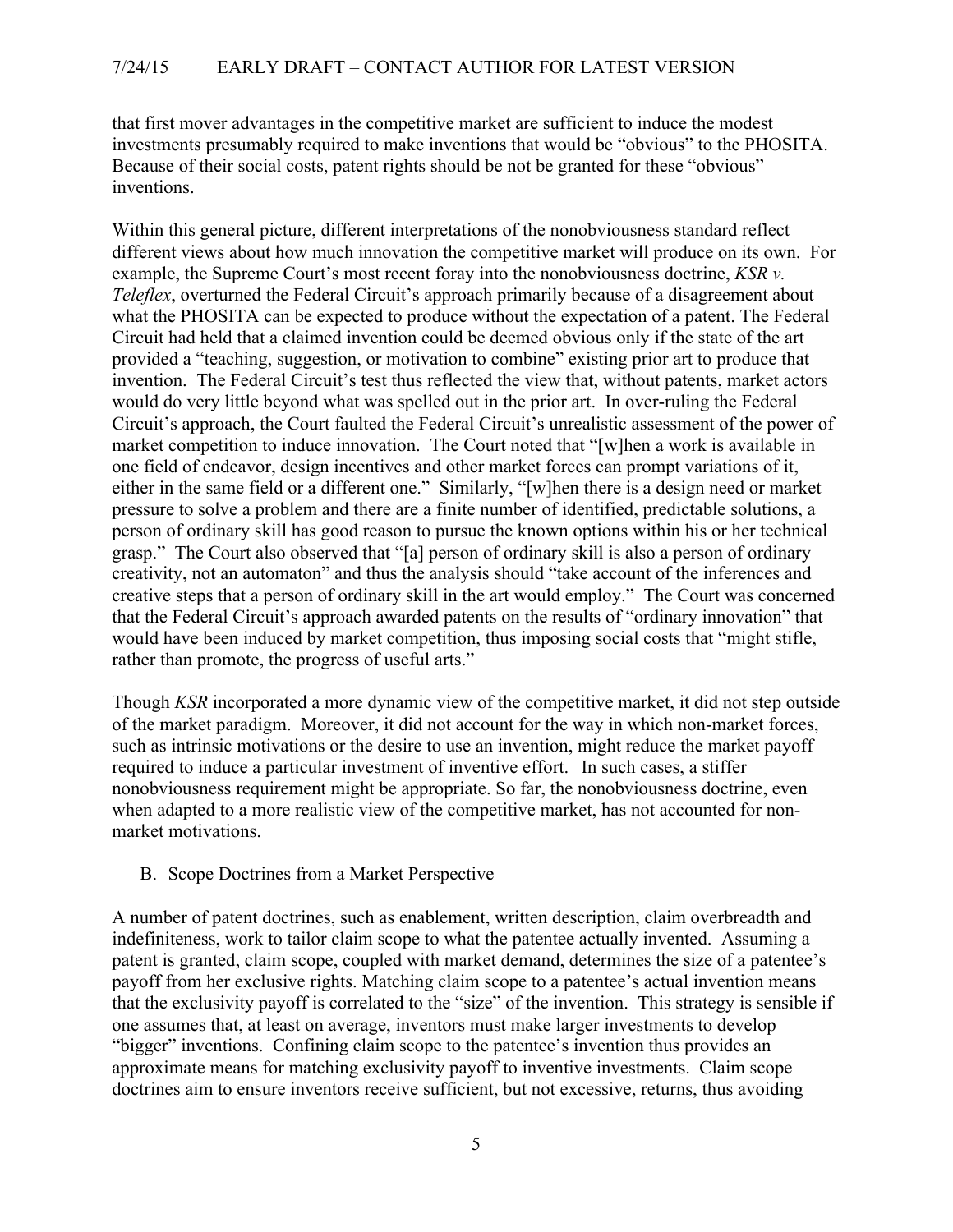unnecessary social costs from overly broad patent rights. These doctrines – particularly the indefiniteness doctrine -- also attempt to reduce transaction costs by ensuring that claim boundaries are well-defined.

To sum up, while there are ongoing debates about their precise formulations and parameters, most substantive patent law doctrines attempt, in some reasonably sensible way, to resolve particular innovation market failures while balancing the social costs and benefits of awarding exclusive rights to a particular patent claim. The balancing of costs and benefits implicit in these doctrines takes place entirely within the patent-based market paradigm. This discussion sets the stage for our consideration of patentable subject matter because some commentators have argued that, if properly tailored, these doctrines essentially cover the field, leaving no need for patentable subject matter exclusions.

III. One of These Things is Not Like the Others: Patentable Subject Matter Doctrine and the Market Paradigm

Patentable subject matter doctrine is different. Attempts to make sense of the doctrine from within the market paradigm have been notably unsatisfactory, leaving patentable subject matter exclusions vulnerable to critique. Discussions of the doctrine's rationale in both case law and commentary often seem unmoored from the patent system's basically down-to-earth utilitarian approach. This Part argues that the difficulty in pointing to a convincing rationale for patentable subject matter doctrine stems from the simple fact that in some respects the critics are right. While there is a sliver of patentable subject matter doctrine that makes market sense, for the most part patentable subject matter exclusions are not sensible from within the market paradigm.

A. Two Doctrinal Threads of Patentable Subject Matter Doctrine

This Article picks up in some respects from where my earlier article, *Much Ado About Preemption*, left off. *Much Ado About Preemption* pointed out that patentable subject matter discourse generally has conflated two distinct threads of analysis. According to the first, patentable subject matter exclusions are intended to reject claims that would have overly broad downstream impact or, as it is often put, "preempt" downstream innovation. The second thread is based on a determination that some category of inventions patent ineligible per se. To analyze whether a particular claim is patent eligible, one first determine whether the claimed invention incorporates an excluded element, and then applies some rule for determining whether the claim incorporates the unpatentable element in a patent eligible way. To be normatively satisfying, the second-stage rule should bear a logical relationship to the justification for the categorical exclusion.

Traditionally, the Court has held that natural phenomena, abstract ideas, and products of nature are ineligible for patent protection. While the Court often (and confusingly) employs "preemption" rhetoric in its opinions, in the majority of cases it has taken a categorical approach to those traditional exclusions. Indeed, the Court recently affirmed that evaluating patentable subject matter requires a two-step approach along the lines discussed above. Unfortunately, and confusingly, the opinions nonetheless continue to mix "preemption" rhetoric into analysis of categorical exclusions.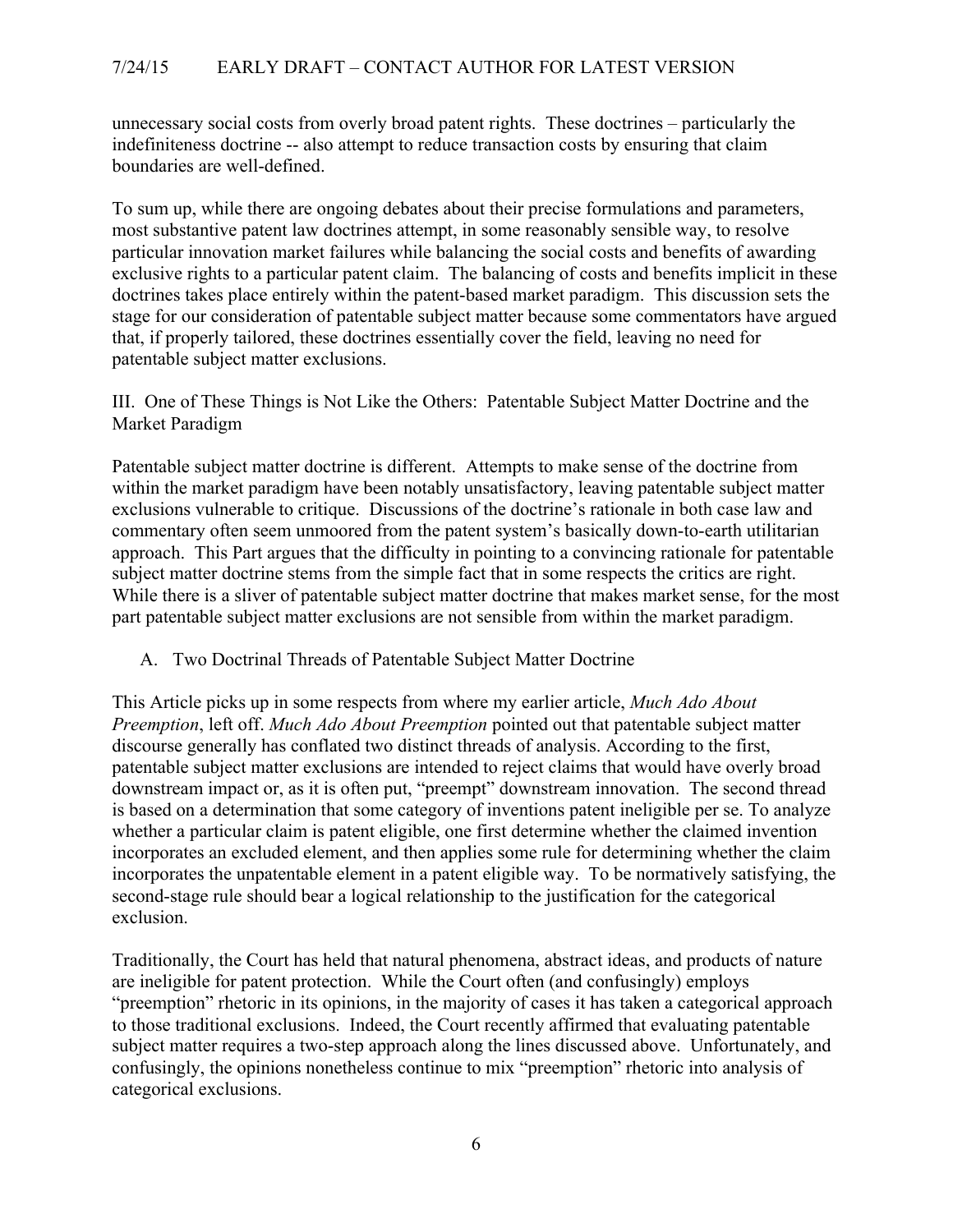# 1. The Broad Downstream Impact Thread

*O'Reilly v. Morse* is the granddaddy of the broad downstream impact thread. There, the Court invalidated a very broad claim in Morse's telegraph patent. In the claim, Morse "d[id] not propose to limit [himself] to the specific machinery … described in the foregoing specification and claims; the essence of my invention being the use of the motive power of … electromagnetism, however developed, for making or printing intelligible characters, signs or letters at any distances …." In invalidating the claim, the Court emphasized its potential impact on downstream innovation:

"It is impossible to misunderstand the extent of this claim. He claims the exclusive right to every improvement where the motive power is the electric or galvanic current, and the result is the marking or printing intelligible characters, signs, or letters at a distance. If this claim can be maintained, it matters not by what process or machinery the result is accomplished. For aught that we now know some future inventor, in the onward march of science, may discover a mode of writing or printing at a distance by means of the electric or galvanic current, without using any part of the process or combination set forth in the plaintiff's specification. His invention may be less complicated -- less liable to get out of order – less expensive in construction, and in its operation. But yet if it is covered by this patent the inventor could not use it, nor the public have the benefit of it without the permission of this patentee."

Modern scope doctrines have ameliorated many of the concerns articulated in Morse. Today, Morse's claim would probably be invalidated as encompassing more than he actually invented. Perhaps as a result of strengthening the scope doctrines, modern patentable subject matter cases that turn on a claim's broad downstream impact are relatively rare, despite the continuing references to "preemption." The patentable subject matter determination in *Bilski v. Kappos*, decided in 2010, turned, at least partly, on broad downstream impact. *Bilski* affirmed the PTO's patentable subject matter rejection of a set of claims involving processes for hedging risk in commodities trading. *Bilski*'s discussion of the claims is fairly cursory, but the unpatentability of the patent's broadest claims seems to have been based on their broad sweep. *Gottschalk v. Benson*, holding that claims involving a binary-decimal conversion algorithm were unpatentable, also relied on the potential downstream impact of the claims. In *Benson*, however, the broad downstream impact was due to the wide variety of downstream *uses* for the claimed algorithm in the emerging field of digital computing, rather than to the breadth of the claim per se. As Dreyfuss and Evans have argued in the context of gene patents, a claim may affect a broad swath of downstream inventive activity even without encompassing a broad scope of embodiments. Indeed, "even very narrow patents [may] block off too much" when they are difficult to design around. In such cases, the standard scope doctrines cannot confine the downstream impact of the claims. A patentable subject matter exclusion may be used for the same purpose.

#### 2. The Categorical Exclusion Thread

Despite its continuing use of preemption rhetoric, the Supreme Court has based nearly all of its patentable subject matter opinions on a two-step categorical analysis. *Mayo* and *Alice,* two of the Court's most recent patentable subject matter opinions, set forth a two-step analysis for the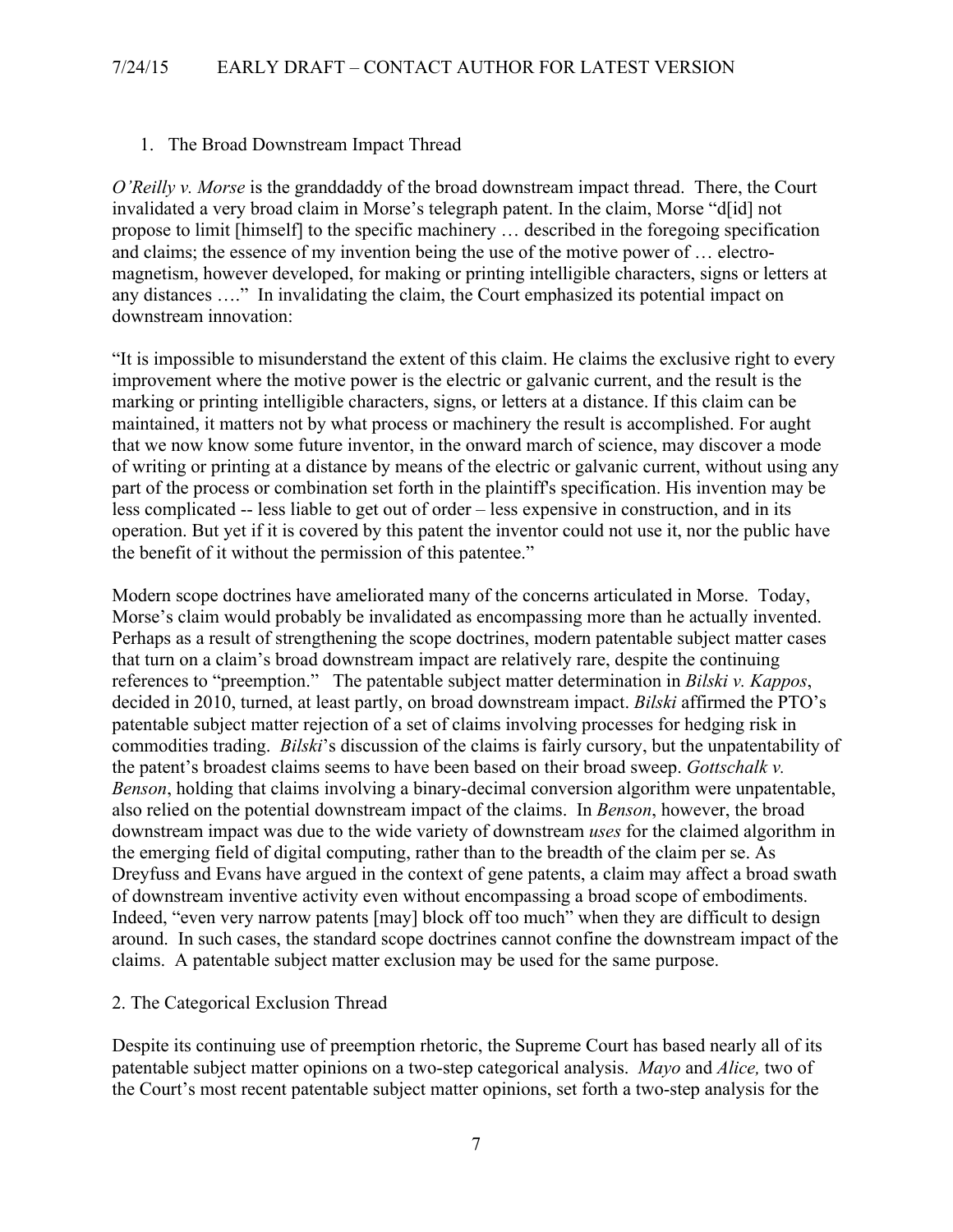natural phenomena and abstract ideas exclusions. In *Mayo,* the Court first determined that correlations between the blood level of a drug metabolite and the drug's toxicity and efficacy were unpatentable natural phenomena. It then asked whether the claims reflected an "'inventive concept' sufficient to 'transform' the [natural phenomenon] into a patent-eligible invention." In *Alice* the Court determined, at the first step, that the claims incorporated the unpatentable abstract idea of "intermediated settlement." It then applied the second-stage "inventive concept" rule to conclude that the claims, which did "no more than require a generic computer to perform generic computer functions" in conducting intermediated settlement, were unpatentable.

In *AMP*, which dealt with the patent eligibility of claims to DNA sequences, the Court held that an isolated DNA molecule encoding a native sequence was an unpatentable "product of nature," while a cDNA molecule based on the same sequence was patentable because differences in the non-coding regions of the molecule make cDNA "distinct from the DNA from which it was derived," such that "the lab technician unquestionably creates something new when cDNA is made." Here again the Court applies a two-step categorical exclusion analysis, though it is not entirely clear what rule the Court used to draw the line between isolated DNA and cDNA or why it did not apply (or even mention) the inventive concept rule.

The opinions in the categorical exclusion thread leave a number of questions open. Despite their pedigree, the traditionally excluded categories -- natural phenomena, abstract ideas and products of nature – remain ill-defined and unclearly justified. Moreover, the Court's rationale for applying particular second stage rules to particular unpatentable categories is still opaque. Finally, the Court continues to muddy the waters by employing preemption rhetoric in these cases.

B. Patentable Subject Matter Doctrine and the Market Paradigm

The Supreme Court's decisions put forward a number of rationales for rejecting claims as unpatentable subject matter. As noted, the Court often speaks of the danger of "preemption" of downstream innovation by patenting of abstract ideas or natural phenomena. Often, the Court states that natural phenomena and abstract ideas should not be patented because they are "building blocks" or "basic tools of scientific and technological work." According to the Court, "there is a danger that the grant of patents that tie up their use will inhibit future innovation premised upon them, a danger that becomes acute when a patented process amounts to no more than an instruction to 'apply the natural law,' or otherwise forecloses more future invention than the underlying discovery could reasonably justify." Yet it is not immediately evident either why a patentable subject matter exclusion is needed to avoid these problems or how the two-step categorical exclusion approach implements these policy goals. This section considers those questions in turn from a market perspective.

1. Is There a Market-Based Justification for Excluding Claims With Broad Downstream Impact?

The Court's rhetoric focuses on the impact of patents on downstream innovation. All patents make downstream innovation more costly, however, at least to some degree. How should we determine whether a claim "preempts" downstream innovation to an inappropriate extent? From a market perspective, there are three possibilities: First, a claim might have an "overly broad"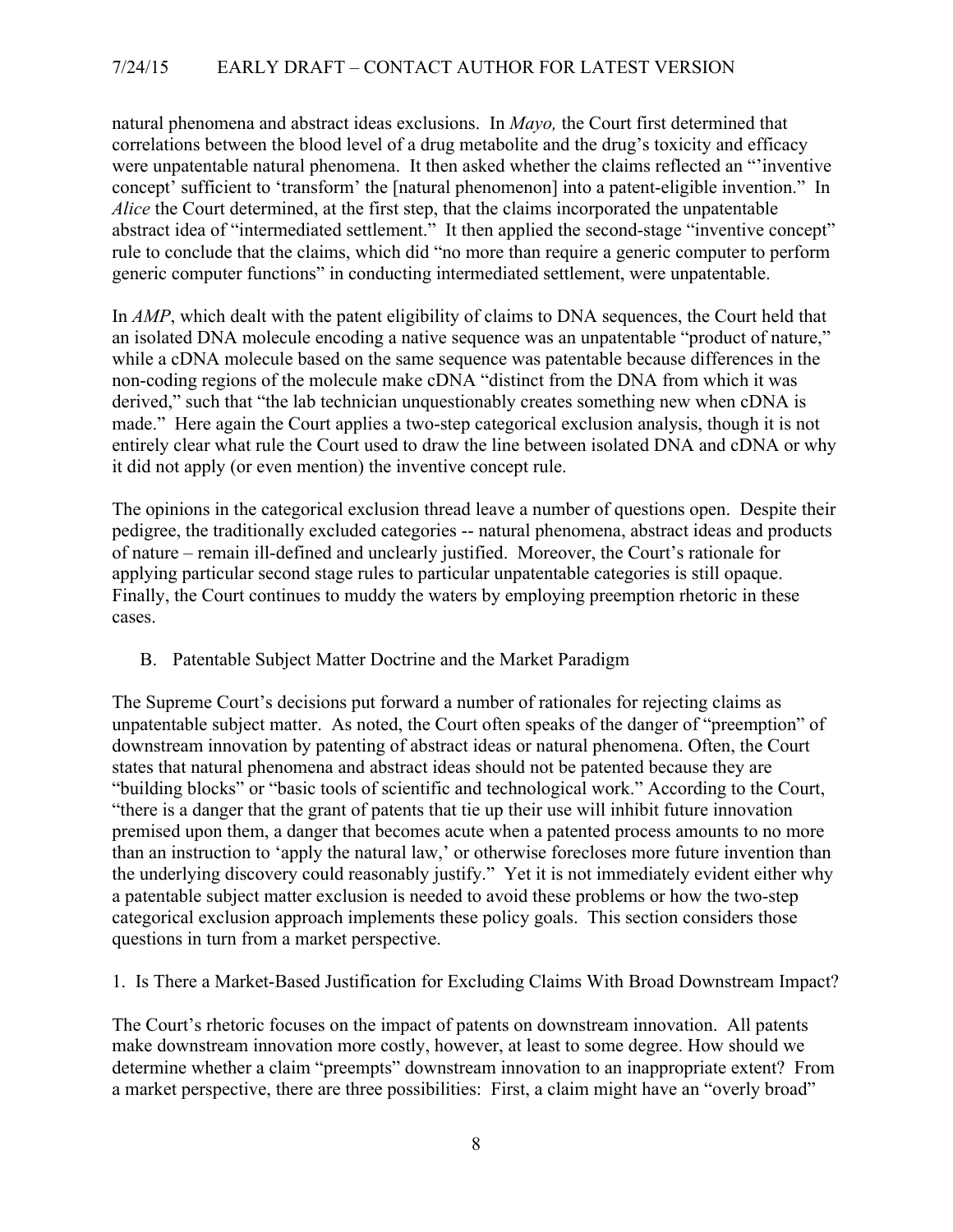impact because the patentee receives an exclusivity payoff that is too high relative to the necessary inventive investment, meaning that it imposes unnecessarily high deadweight losses. Second, a claim might impose particularly high transaction costs. Third, it might be that the inventor of a claim is unable or unwilling, for some reason, to exploit the claim for its full social value.

a. Overcompensating the Patentee

When might a broad impact claim that is properly tailored to a patentee's invention overcompensate the patentee? Perhaps the claim covers a "problem" rather than a particular "solution." If problem finding tends to add little to the total cost of finding a solution, such claims would systematically overcompensate patentees. Patent doctrine already anticipates this possibility however, and addresses it with the doctrine of utility, which enforces the rule that "a patent is not a hunting license." Perhaps the broad impact invention was a low cost generalization of a narrower invention. Morse's broad telegraph claim, for example seems to have been based on a "cheap" generalization of his invention, which required little effort over and above the investment required for the narrower claims. Dreyfuss and Evans provide another plausible scenario: a patentee might get a windfall recovery from a patent on a relatively cheap invention that is hard to design around. As already mentioned, patent law's scope doctrines do not catch this type of overcompensation.

b. High Transaction Costs

Patent claims with broad downstream impact are likely to generate a large number of licenses, involve many licensees, and to entail complicated interactions between the various licenses. As a result, licensing costs may rise more than proportionally to the number of licenses required, meaning that such claims may tend to have especially high transaction costs. The standard nonobviousness and scope analyses do not account for this type of transaction cost concern.

c. Limited Patentee Capacity

Perhaps inventors of claims with broad downstream impact are especially likely to lack the range of information or expertise needed to manage their patent "prospects" well. This question effectively recapitulates the old debate between Kitch's prospect theory and Merges and Nelson's argument that more innovation will be produced if patents are confined to narrower prospects. While that debate certainly has not been resolved definitively, the weight of scholarly view stands behind Merges and Nelson. Once again, the standard nonobviousness and scope analyses do not take this concern into account.

It is plausible, then, that claims with broad downstream impact tend to be especially socially costly even when they comply with patent scope doctrines. Courts spend very little time, however, in assessing whether particular claims are likely to have problematically broad downstream impacts. Instead, they employ the categorical exclusion approach. But is there any reason to expect that properly scoped claims to products of nature, natural phenomena, and abstract ideas are more likely than claims to other inventions to "preempt" an unacceptable swath of downstream innovation? While some exemplars of these categories seem to fit the bill, others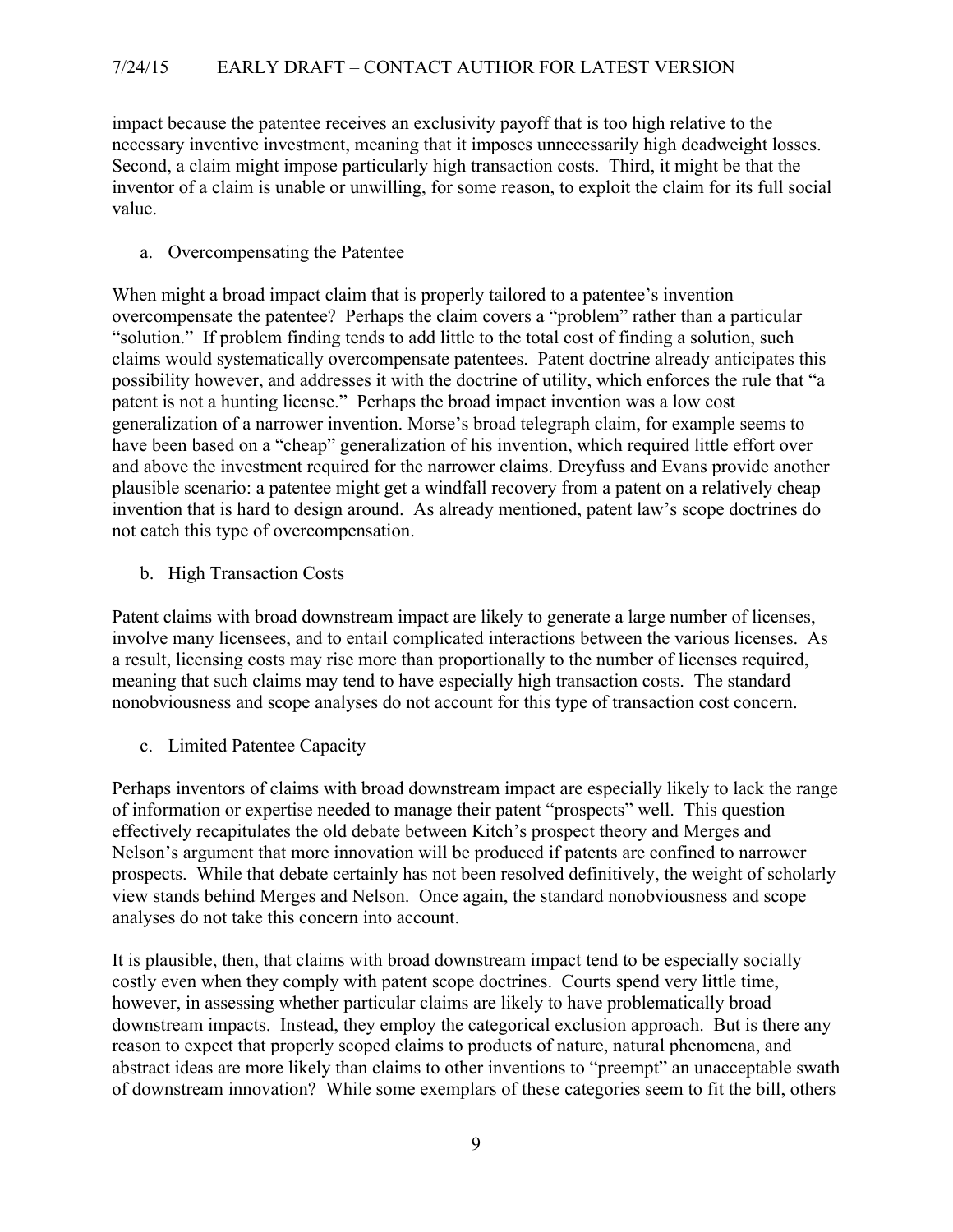do not. Moreover, there surely are inventions outside of these categories with equally broad implications for downstream innovation, yet they are never considered as candidates for patentable subject matter exclusion.

The relationships between the articulated rationales for the traditionally excluded categories and the second-step rules are also obscure. Having justified the traditional exclusions on preemption grounds, the Court is surprisingly likely to ignore the extent to which additional elements narrow the downstream impact of the particular claims at hand, as it did in *Bilski*, *Mayo*, and arguably even in *Benson*. Similarly, in *AMP v. Myriad*, the Court articulated a "basic tools" rationale for holding that native DNA is an unpatentable product of nature, but then deemed cDNA, which is nothing if not a basic tool, patentable simply because its structure was determined by a lab technician.

Moreover, as a long line of critics going back to the dissenters in *Morse* have pointed out, banning broad downstream impact claims brings us back to square one with regard to the standard market failures that patents are intended to solve. Yet the Court is singularly unconcerned with how unpatentable subject matter inventions will be produced. Justice Breyer's dissent in *LabCorp*, for example, which was the precursor to the unanimous opinions in *Mayo* and *Alice*, illustrates this attitude:

The justification for the principle does not lie in any claim that "laws of nature" are obvious, or that their discovery is easy, or that they are not useful. To the contrary, research into such matters may be costly and time-consuming; monetary incentives may matter; and the fruits of those incentives and that research may prove of great benefit to the human race.

A rational theory of patentable subject matter must address this issue. Though natural phenomena and products of nature may be, as Judge Rader put it in his *Bilski* dissent at the Federal Circuit, provided by "God or Allah or Jahveh or Vishnu or the Great Spirit . . . as humanity's common heritage," the fact remains that someone has to invest in their discovery, disclosure, and dissemination if they are to be turned into socially valuable technology. Abstract ideas, similarly, are the product of human mental effort that someone must make. The patent system is grounded in the observation that markets tend to fail to induce sufficient invention, disclosure, and dissemination of technology. If not patents to solve these market failures, then what? Currently, patentable subject matter doctrine offers no answers. From within the marketbased paradigm, the doctrine appears unsatisfyingly ad hoc.

IV. The View From Outside the Box: Patentable Subject Matter Doctrine as Comparative Institutional Analysis

For a doctrine designed to promote innovation, patent law is remarkably old-fashioned in its underlying model of the invention process. Elsewhere in social science and in legal discourse, scholars have spent the last thirty years or so grappling with the recognition that social institutions matter and that economic reality involves more than atomistic markets. Ronald Coase's seminal article, the Nature of the Firm, for example, attacked the theoretical question of why economic actors organize into firms. The 2009 Nobel Prize in Economics went to Oliver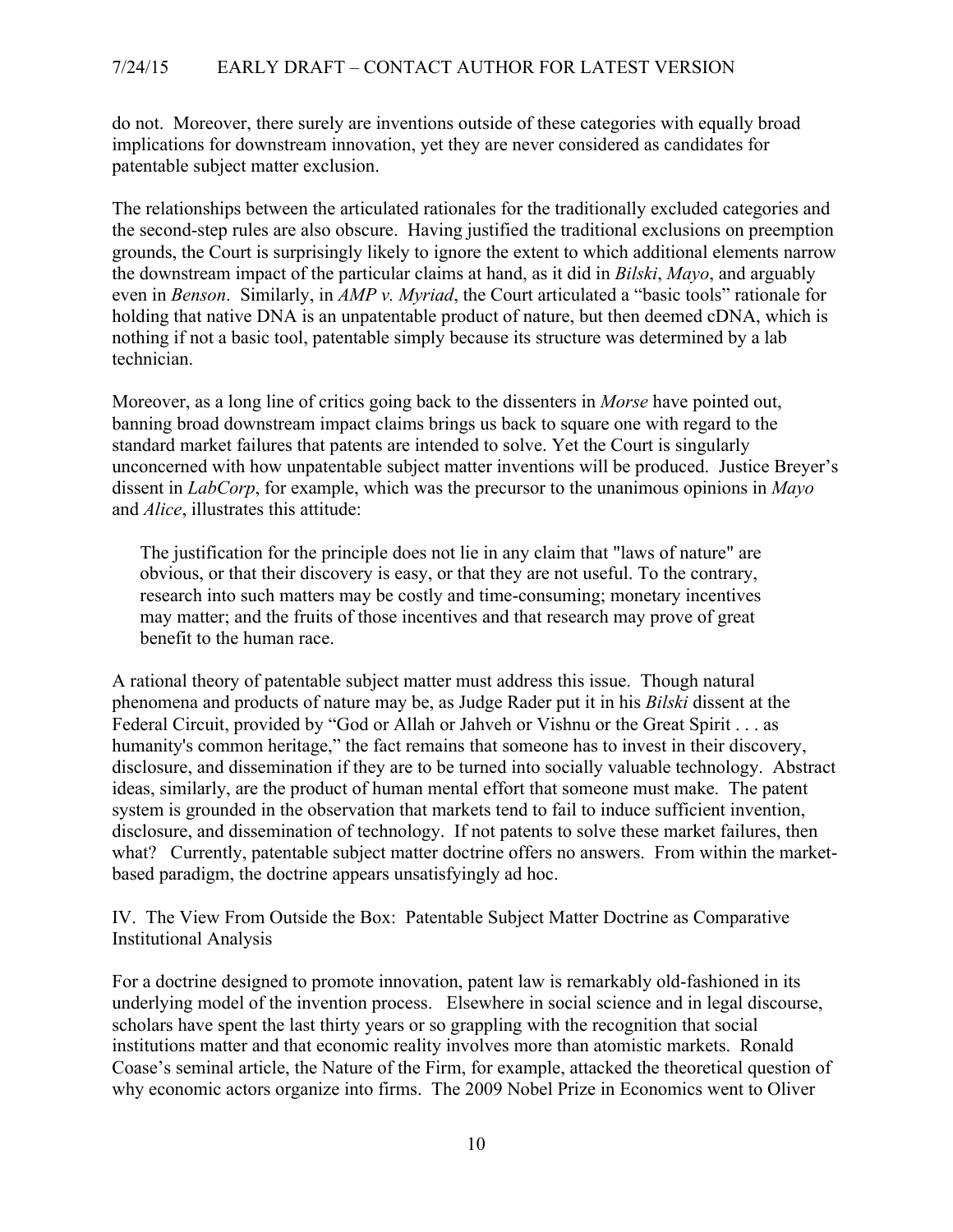Williamson and Elinor Ostrom for their separate investigations of the theory and empirics of the social institutions that govern economic life. Ostrom, in particular, emphasized that social groups often solve social dilemmas by creating institutions to govern shared resources without resorting entirely to either government or the market. There are now many competing theories of institutional economics, emphasizing different aspects of social interaction and aimed at accounting for a variety of institutional characteristics. Patent scholars, too, have begun to analyze the institutional aspects of invention.

Despite all of this ferment, patent doctrine seems largely oblivious to the variety of institutions created to organize various aspects of social life. Its implicit model continues to assume that the options are patent system, market, or bust. This is a particularly big problem for patentable subject matter doctrine because its primary function, both descriptively and normatively, is to set boundaries between parts of the inventive terrain where creative activity is governed by the patent-based market and parts of the inventive terrain where creative activity is governed by alternative institutions. While the nonobviousness and claim scope doctrines operate on a claimby-claim basis to fine-tune the patent system's ability to solve market failures, patentable subject matter doctrine takes patents out of the picture entirely for certain types of inventions. In these patent-free zones, other institutions unavoidably take over innovation governance. The replacement institution might be the patent-free competitive market (failures and all) or some other social arrangement, but there is no avoiding the institutional switch.

We now know that there are many patent-free mechanisms for governing and sustaining innovation. The competitive market itself is such an institution. In some fields, patents may be unnecessary because first mover advantages alone are sufficient. In others, the costs of defining and enforcing patent boundaries may outweigh the patent system's benefits. In still others, nonpecuniary motivations, such as learning, enjoyment, and use, are sufficient, either in and of themselves or in combination with first mover advantages. In some arenas non-market institutions, such as knowledge commons, govern the invention, disclosure and dissemination of some types of inventions, often combining reputational rewards with intrinsic motivations. Some of these non-market arrangements are governed by informal community norms, while others employ more formal self-governance arrangements. Groups of user innovators, for example, frequently form communities in which invention, disclosure and dissemination are fostered through a combination of use benefits and informal norms. Government subsidy is another nonpatent institution for promoting and sustaining innovation. As the venerable "Republic of Science" illustrates, government subsidy can be combined in various ways with cooperative and self-governing arrangements to establishing a successful innovation system.

To provide background, this Part first describes a few alternative innovation institutions in a bit more detail. It then considers the circumstances under which such alternatives are likely to be socially preferable to the patent-based market system.

# A. Alternative Innovation Systems: Some Examples

All innovation institutions have to solve several basic problems. First, they must either solve or avoid the basic market failures by providing incentives to invent in the face of free riding, incentives to disclose when secrecy is possible, and incentives to disseminate the invention to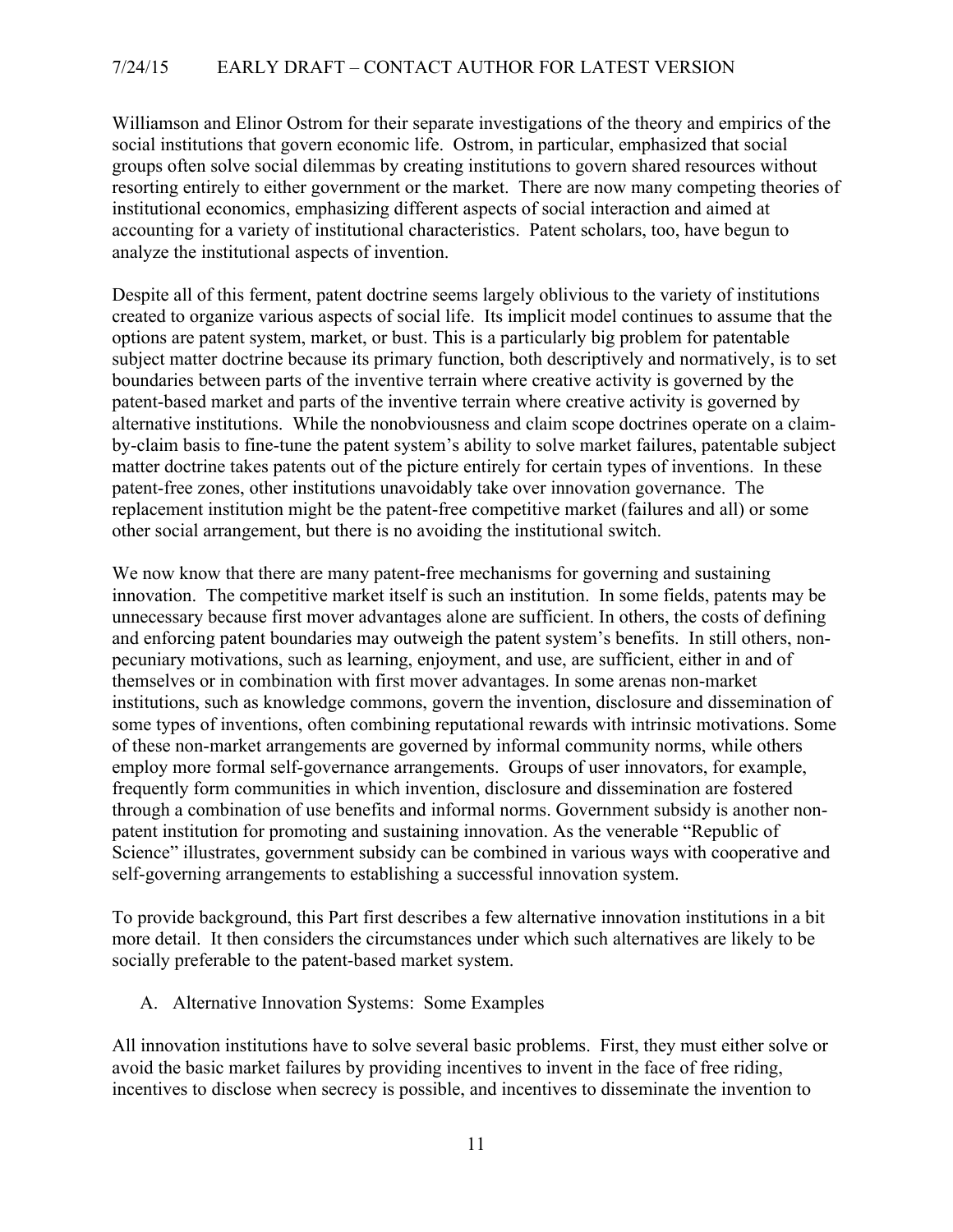users. Second, unless the invention can be both made and used in isolation, an innovation institution must solve the organizational issues of obtaining inputs, organizing collaborative inventive effort, and organizing dissemination of the output. The market-based patent system solves the incentive issues by providing exclusive rights and the organization issues by armslength sales and contracts. Alternative innovation institutions address these same issues in different ways, as illustrated here by a few examples.

1. Patent-free Market Regimes

A patent-free market regime may be a viable alternative to a patent-based market in some arenas. In some cases, the traditional competitive market produces substantial innovation. In other arenas, alternative market-based mechanisms may be used to overcome the market failures that the patent system is designed to solve.

a. Traditional competitive markets

As mentioned earlier, in some arenas patents may be unneeded because there are no market failures – first mover advantages in the competitive market, alone or in combination with various intrinsic motivations, are adequate motivators. Many would argue that fashion design and business methods are such arenas, for example. In principle, the patent system should have no impact on these arenas because the nonobviousness screen would knock out patent claims where first mover advantages are sufficient. In practice, this is unlikely to happen because it would be very difficult, as a matter of political economy, for the PTO to reject essentially all patent applications in a specific arena. Once some players in a particular arena are granted patents, competitors will seek patents for defensive reasons. When such an arena can be identified, it thus is socially preferable to exclude it from patentability.

Another kind of situation in which traditional competitive markets may be preferable is when patents lead to particularly high transaction costs. High transaction costs alone are not enough to justify reliance on the patent-free market, however. There must be some reason to expect that the patent-free market will continue to innovate without patents. However, innovation is not an either/or thing. Patent-free competitive markets always produce *some* innovation. Patents, when they work as intended, simply increase the rate and amount that occurs. If, however, the transaction costs of the patent system are sufficiently high in a given arena, they may outweigh the system's benefits. Such an unfavorable tradeoff is particularly likely in arenas where first mover advantages are robust. Thus, for example, scholars have produced both argument and empirical evidence suggesting that the costs of defining patent boundaries and giving notice of patent rights are especially high in the software arena. Claiming doctrine, such as indefiniteness, may be able to reduce those costs, but if transaction costs remain particularly high for software, society may be better off doing away with software patents and relying on the traditional competitive market. This is especially likely to be the case because (at least some kinds of ) software innovation occurs rapidly and is relatively inexpensive, such that first mover advantages are relatively effective means to recoup inventive investments.

b. Crowdfunding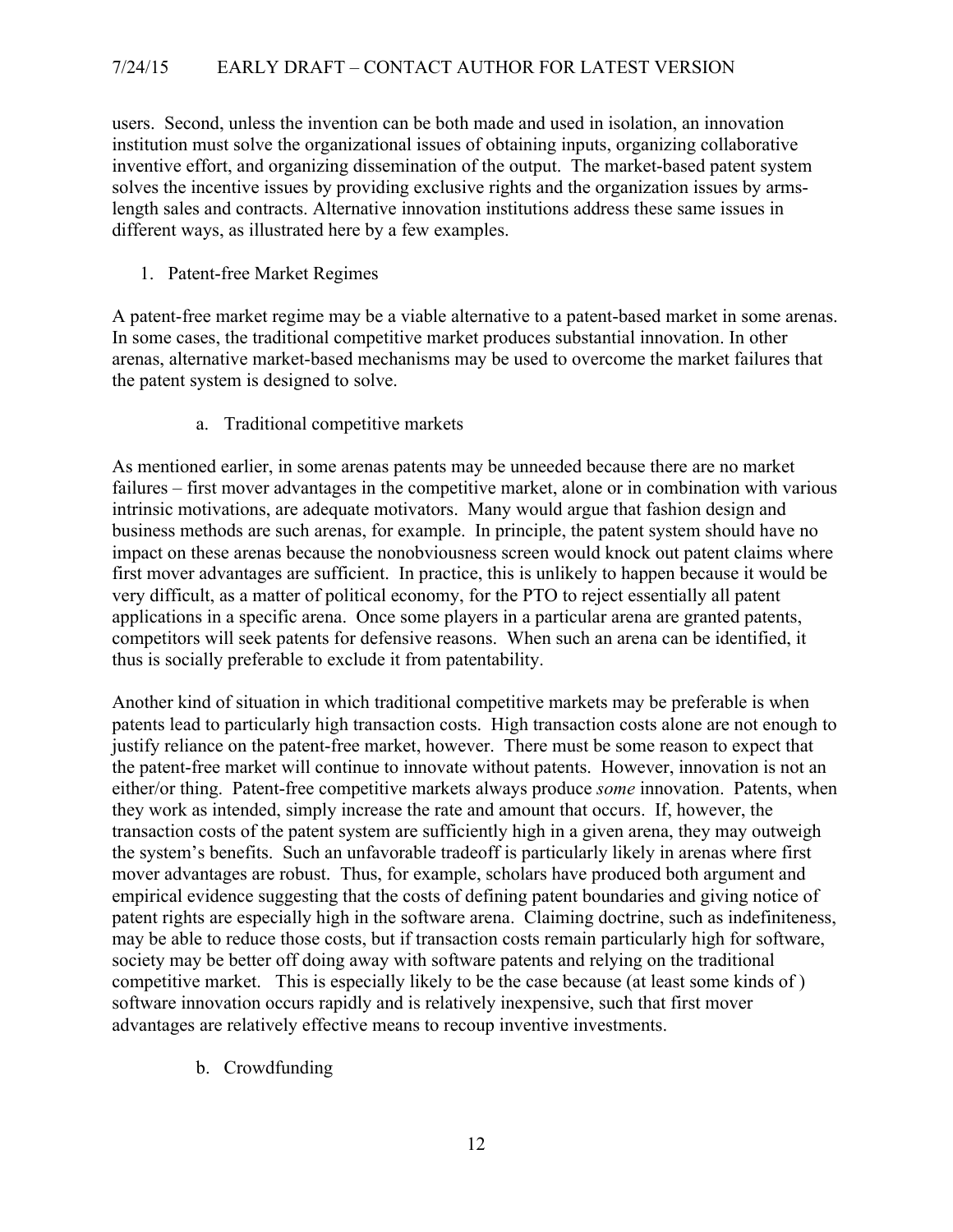Crowdfunding, exemplified by Kickstarter.com, is a system by which budding entrepreneurs can aggregate funding to support bringing their ideas to market. Crowdfunding generally is Internetbased. To use Kickstarter, for example, an innovator posts an idea for a product and promises to produce it if enough buyers are willing to commit upfront to pay a certain price for the completed product. Kickstarter solves the free riding competitor problem without using patents. Prospective inventors take pledges upfront, thus aggregating demand before investing in bringing a product to market. Once the inventor knows there is sufficient demand to cover the costs of designing and engineering the product, she can invest without fear of free riding. Those who have pledged in advance are contractually obligated to pay the inventor, thus preventing a competitor from undercutting the price to steal the sale. Such arrangements were rare in the past, given the high costs of finding and aggregating potential purchasers and matching them to inventors. Kickstarter lowers those costs dramatically, making such upfront agreements much more feasible. Rather than relying on patent exclusivity to recoup inventive costs, crowdfunding permits price discrimination, since inventors can tap into the higher willingness to pay of early adopters, while offering products to other consumers at lower prices.

Crowdfunding may not address all of the problems that patenting is intended to solve, however. Projects posted on a crowdfunding site must be far enough along in development to attract pledges from potential purchasers. Crowdfunding thus requires some amount of upfront investment by innovators (often the development of a prototype). Moreover, to attract supporters, an innovator must disclose a certain amount of information about the innovation, which might permit competitors to free ride on that upfront investment. However, as Michael Burstein has explained, many commercial joint ventures overcome similar problems using staged disclosure, suggesting that the disclosure needed to attract pledges may not always need to be detailed enough to allow competitors to free ride. Moreover, posting an idea on a crowdfunding site may serve as a marker of inventorship. Competitors who copy an idea posted on a widely used platform such as Kickstarter may incur reputational penalties.

Crowdfunding is an intriguing possible alternative to the patent system, but we do not yet know whether and for what types of inventions it would be a successful substitute. Currently, there is nothing to stop Kickstarter participants from using crowdfunding as a supplement to, rather than a substitute for, patenting. Indeed, some (but not all) of them do exactly that. More experience with crowdfunding (and more academic study) is needed to determine the conditions under which crowdfunding may be a feasible alternative to the patent system.

# c. Advertising

Advertising is an increasingly important alternative innovation system, though it is rarely described in such terms. From its beginnings in radio and television, funding through advertising has served as an alternative to intellectual property. Intellectual property works because IP owners can charge supracompetitive prices to consumers. The broadcast media were unable to do that because they could not track which consumers consumed the programming they produced. Selling advertising space provides a stream of income that does not depend on identifying and charging consumers directly. Media companies recoup their investments from advertisers instead, who presumably pass those costs along by charging more for consumer goods. Nowadays, of course, a wide variety of businesses use advertising-based revenue models.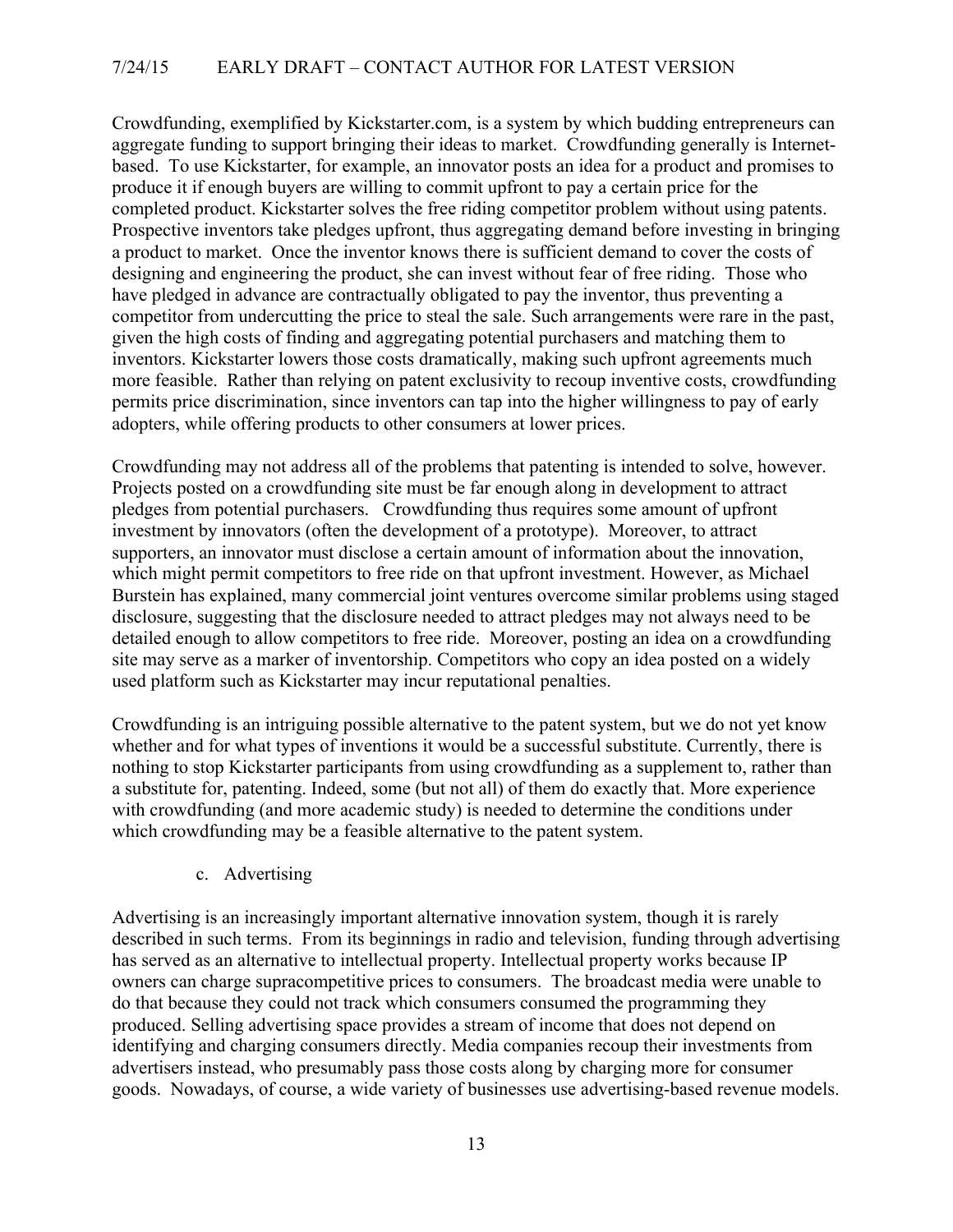The advertising-based model is socially advantageous in some respects, because it does not constrain output – consumers who would not be willing (or able) to pay for an advertisingsupported service obtain access to it at essentially zero monetary cost. Advertising-based business models also have disadvantages. Increasingly, advertising-based business models rely on large-scale (and often devious) collection of personal information, creating privacy concerns. They also substitute advertiser demand for consumer demand. While the two overlap (because companies do not want to buy advertising on programs that no one consumes), they are never completely aligned. This is a problem particularly, as I have argued in detail elsewhere, in the case of behaviorally targeted advertising, which skews advertiser demand toward products that collect personal information. Depending on how all of these costs and benefits net out, advertising-based business models may or may not be socially preferable to the patent system in producing particular types of innovation.

#### 2. Non-Market-Based Innovation Systems

There are also a variety of non-market-based innovation systems. An innovation system can be non-market-based in various ways. It might rely on something other than market demand to direct the allocation of innovation resources. Such approaches are particularly valuable in arenas in which the market fails to demand what society needs and wants. Government subsidies, philanthropic sources, or contributions from the innovators themselves can supply the necessary input resources. Unlike the patent system (or any market-based system), non-market-based systems can address demand-side market failures by relying on public or philanthropic support. Alternatively, or in addition, a non-market-based system may rely on intrinsic incentives, on social norms, or on some other non-market governance mechanism to incentivize and reward innovative activity. Such systems can avoid some or all of the deadweight loss and transaction costs associated with patent exclusivity, though they will have costs of their own. This section describes some examples of non-market-based innovation systems and compares them to the patent system.

#### a. Prizes and Procurement

Though they have been used for centuries, prizes are experiencing a resurgence of popularity as an approach to inducing innovation. Prizes may be publicly or privately funded, but their defining feature is that an offeror defines (to at least some level of specificity) the goal to be reached or problem to be solved. Like patents, they rely on inventor self-identification and upfront investment, but, unlike patents, they do not rely on market demand. Prizes thus generally make most sense in contexts where market demand fails to match social demand. Procurement is similar to a publicly funded prize contest in that it depends on public money and top-down goal identification, but relies less on inventor self-identification and more on the government's ability to select the best inventor. Because prize and procurement systems do not rely on market exclusivity to reward inventors, they can (if appropriately designed) avoid many of the social costs of the patent system. They may, however, have significant transaction costs of their own associated with specifying the goal and awarding the prize. Moreover, if a prize system is to replace patents, it must be large enough, so that its expected value will cover the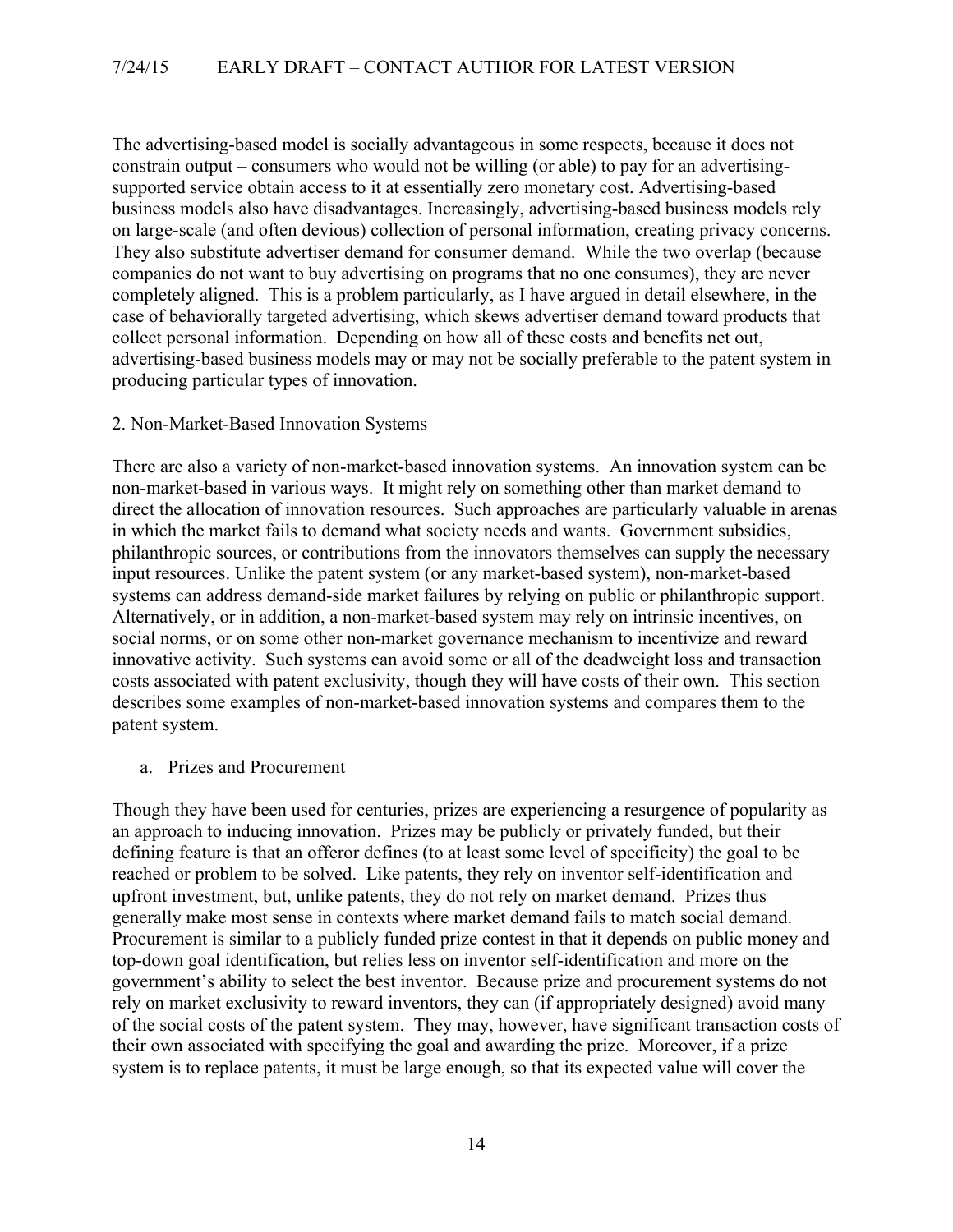inventive investments of all contenders. Many current prize systems do not preclude patenting and thus simply supplement the patent system's rewards.

#### b. Crowdsourcing

"Crowdsourcing" is a loose term used to refer to a wide variety of different innovation regimes. The common feature of crowdsourcing projects is their reliance on the way in which the Internet has drastically lowered communication costs and, as a result, the costs of seeking out those with whom it might be beneficial to collaborate. As Yochai Benkler pointed out in his seminal article on open source and "peer production," the Internet makes it cost-effective for individuals to nominate themselves to perform tasks with and for others based on their interests and expertise.

Many crowdsourcing projects have little to do with innovation (except perhaps in the design of the project). Others, such as Innocentive, are aimed at identifying and recruiting the right person for an innovation task, generally for a financial reward. This kind of crowdsourcing operates essentially as a mechanism for improving market-based contracting for innovation. Next, there is innovative peer production, in which an innovation problem is modularized into bite-sized chunks so that the investment demanded of each contributor is small. If the chunks can be made small enough, the intrinsic benefits of participation (whether in the form of altruism, fun, a sense of civic duty, or something else) can motivate a large enough group of contributors to complete the project. Though the individual tasks are (by assumption) innovative, they cannot be too difficult or time-consuming in this model. The success of peer production as an innovation system thus depends on the care taken in designing the crowdsourcing platform and modularizing the problem. To get a truly innovative result, it seems likely that someone (or some group of someones) will have to make a substantial investment in these infrastructural design tasks. Of course, the line between sufficiently and insufficiently modularized tasks is ill defined because individuals vary greatly in their talents, skills, leisure time and intrinsic interest in and enjoyment of tasks. A half hour spent browsing the Internet demonstrates that there are people with deep interest in a surprising variety of subjects, and people willing to invest voluntarily in creating the infrastructure necessary for many kinds of crowdsourced projects.

Open source software is by far the most celebrated example of peer production. Though open source software is deployed in many commercial contexts and a large fraction of its contributors are paid to participate, I categorize it as "non-market-based" here primarily because its participants do not rely on market mechanisms to coordinate their activities. In many instances, contributors to open source software are user innovators. Given that, it is perhaps not surprising that the big success stories of open source software are infrastructural programs, such as the Linux operating system, mailing programs, and other programs that are used by large groups of programmers.

The open source software approach combines elements of the different versions of crowdsourcing discussed above. It provides a platform for collecting dispersed information from users about problems with the code. It relies on the fact that software is highly modular so that many coding tasks are small and accessible to programmers with time on their hands. It also relies, however, on the dedication of small groups of insiders who invest large amounts of time not only in coding, but also in defining issues and making decisions. These insiders often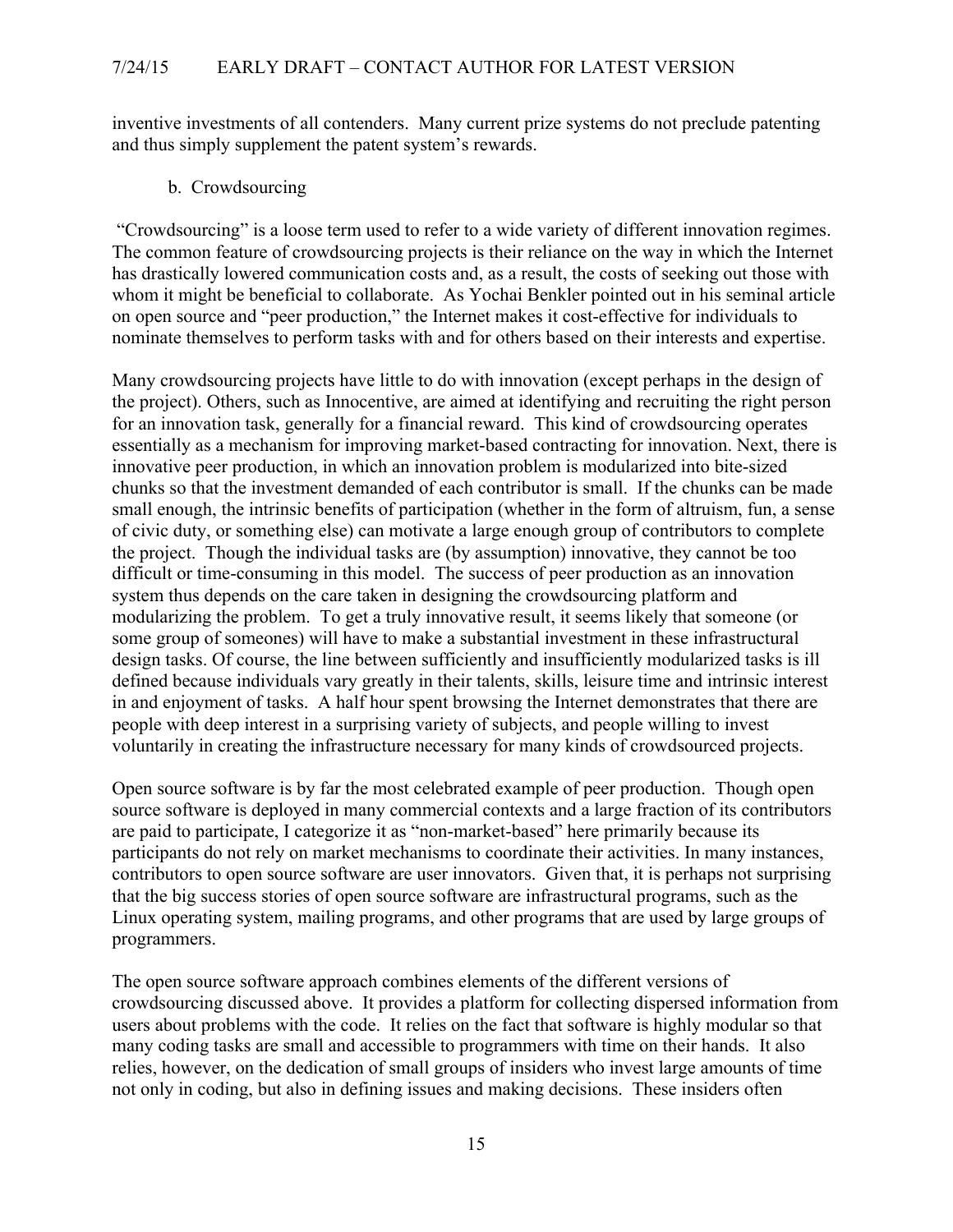operate within highly structured governance systems. Finally, its success depends on the significant investments of individuals who set out the initial structure and functionality of a particular program (and often retain great influence over its later development).

Open source has been wildly successful, as already mentioned, at producing infrastructural programs. It seems to have been less successful, at least anecdotally, in producing user-friendly programs for non-expert users. (Very few people run Linux on their PCs, for example.) It remains to be seen whether open source software is a viable alternative for producing software to be used by ordinary consumers. It also is unclear how far the open source model (or crowdsourced innovation more generally) can be extended. Software is a rather special innovative output, in that it can be disseminated to users almost costlessly, without the need for manufacturing facilities and the like. To the extent that production costs can be reduced and design can be separated cost-effectively from production, 3D printing permits generalization to some kinds of products. But extending crowdsourcing to less modularizable and more expensive innovation projects may be difficult.

# d. Knowledge Commons Governance

"Knowledge commons governance" is a general term for innovation institutions that are neither market-based nor governed by formal hierarchy. The term is derived from an extensive literature, grounded in the work of Elinor Ostrom, which describes and analyzes the ways in which communities sustain and allocate natural resources using commons governance. Commons governance generally means that those who work on producing a set of knowledge resources employ self-governance mechanisms to determine the direction of creative work, the assignment of tasks, and the allocation of rewards among participants. The creative work of a knowledge commons may be financed by internal resources, by public or philanthropic money, or even by market exchange with outsiders. Knowledge commons governance is often a substitute for the patent system. This section discusses some notable examples of knowledge commons.

i. Open Science

"Open science" refers to an innovation system governed (at least in the ideal case) by the socalled Mertonian norms of communalism, universalism, disinterestedness, and organized skepticism. Rewards are reputational, based on publication, and allocated by peer review. Reputational reward systems are socially advantageous, in that they do not depend on exclusivity (indeed, they encourage widespread dissemination). Reputation reward systems have their own costs, of course. Since human beings "cannot live by [reputation] alone," reputational systems require some associated means for paying researchers and for funding research. The open science system thus is dependent on public or philanthropic funding, while scientists are supported by salaries from universities or other institutions. The open science system also avoids the transaction costs involved in determining patent claim boundaries and negotiating over licenses, though peer review and public funding introduce their own transaction costs.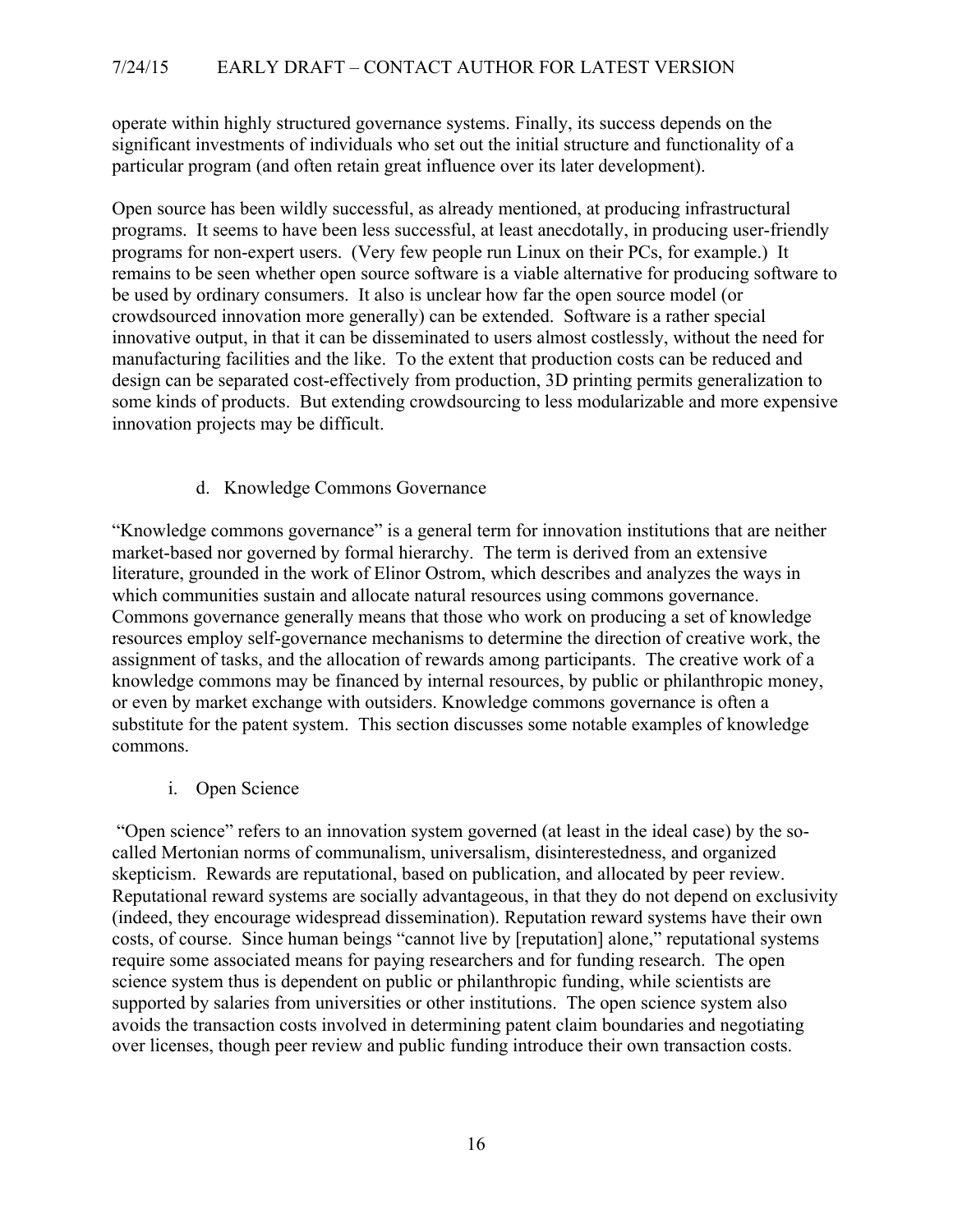The scientific research system is governed by social norms that require publication of results and, in some cases, sharing of data. Publication norms are enforced by the impact of publication on reputation. Reputation is central to the institution of open science. It provides direct rewards, which can be "cashed out" in terms of positions at preferred institutions and other recognitions of status, such as awards. Perhaps more importantly, the reputation system largely governs the allocation of funding resources. Reputation influences whether a researcher is successful in obtaining government funding via a mechanism administered largely by peer review. It also determines the extent to which a given researcher can influence both publication and funding decisions because reputation is a gateway to participation in the peer review process and in other forums that set research priorities at a more systemic level. Thus, though funding for academic research comes largely from government sources, the academic reputation system largely governs the way in which funding is deployed "on the ground" and influences decisions about funding allocation at more system levels.

Open science is a highly collaborative enterprise with relatively institutions. There are various plausible explanations for these institutional features, including the complexity of the problems themselves, the need for diverse expertise and perspectives in tackling scientific problems, and the fact that nature must be taken as it is and cannot be designed for modularity. Collaboration may also be necessary as result of the need to share expensive equipment. While there are undoubtedly some tasks in scientific research that can be allocated to individuals in small "chunks," for the most part scientific research cannot rely on the crowdsourcing of low-cost tasks from dispersed individuals. It generally requires expertise that is specialized and costly to acquire. Scientific expertise also tends to be "asset specific" in that there is a high cost in moving from one research area to another. For these reasons, collaborations tend to be relatively longer term and are dependent on synergies between collaborators. Even outside of collaborations, relationships between scientists in the same field tend to involve repeated interactions. As a result of all of these features of open science, a reputation mechanism for allocating rewards is both feasible and sustainable.

Over the last few decades, and with the encouragement of the Bayh-Dole Act, scientific researchers have become increasingly likely to seek patents. Patenting by nonprofit researchers has been controversial and, in fact, community norms would frown on any attempt to enforce a patent against a fellow researcher. As a result, patents are employed mainly in "tech transfer," the process of converting a scientific invention into a commercial product or service.

ii. User Innovator Communities

User innovators are incentivized by the direct benefits of use. They usually also have cost advantages because they have obtained information about desirable innovations as a side effect of use (and hence at no incremental cost). They are thus more likely than others to find it costeffective to develop certain innovations. A user innovator community is one in which innovation is motivated by use and pooled in a system based on sharing norms and reputation-based rewards. In some cases, user innovators do not compete with one another and even enjoy the process of sharing information, meaning that the difficulties with free riding and secrecy that patents are intended to overcome simply do not arise. In others, user innovators compete with one another in some respects, but rely on norms rather than the patent system to allocate rewards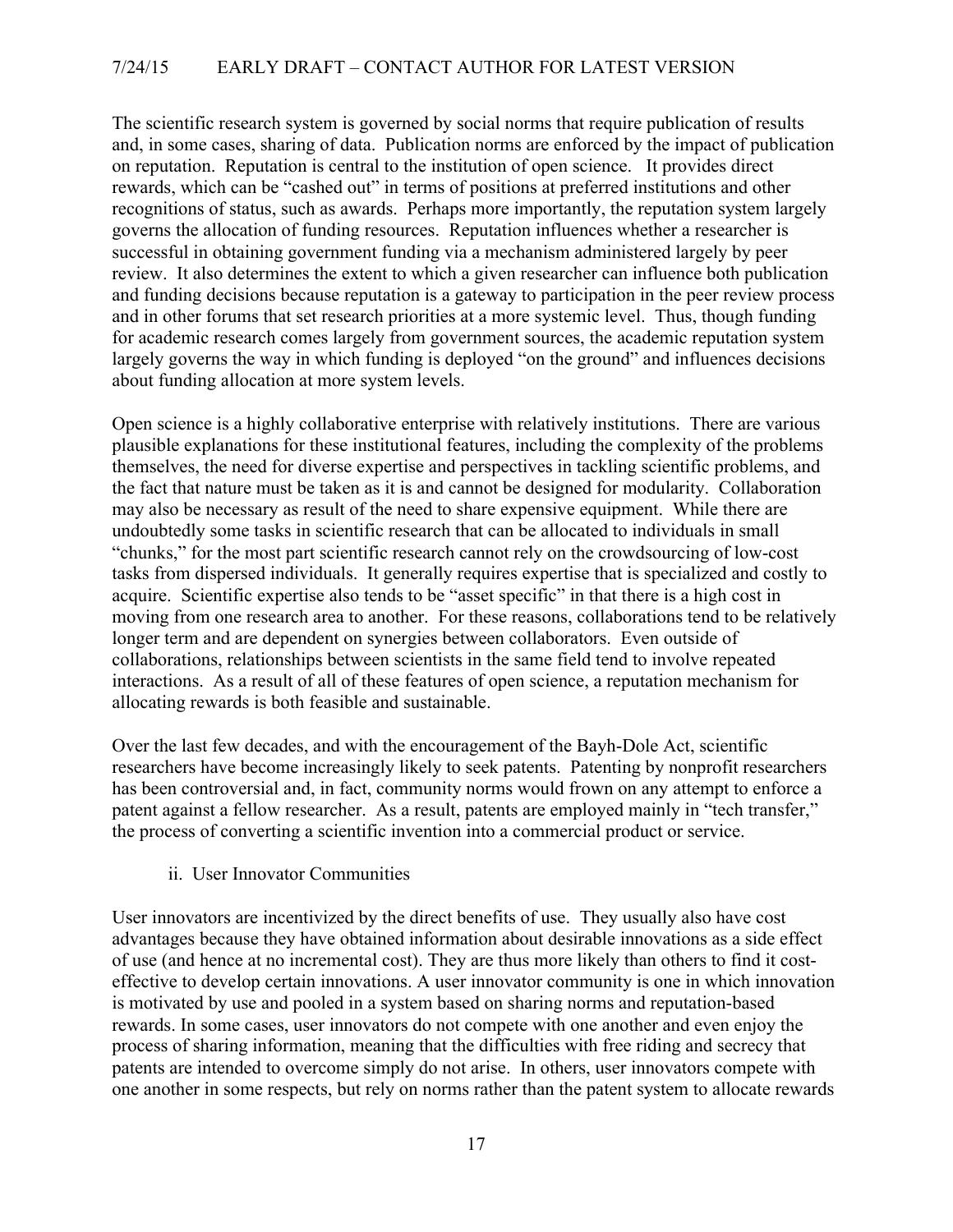(usually reputational) and encourage disclosure. These communities' reasons for eschewing patents have not been studied thoroughly as an empirical matter, but the transaction costs associated with acquiring, enforcing and licensing patents, along with trust in the community's allocation of reputational rewards are likely explanations. Disseminating user innovations to non-innovating users often requires investments in standardization, refinement, manufacturing facilities, and so forth that user innovators have little incentive to undertake. Commercial firms (sometimes headed by user entrepreneurs) often take over these tasks and may seek patents on the results of those additional investments.

iii. Medical Procedure Innovation

Physicians have long maintained a system of sharing medical and surgical procedure inventions that could have been patented and licensed instead. The sharing regime is enforced by a system of reputational rewards, under-girded by a norm favoring publication and disclosure, and by formal ethical restrictions on exclusivity. The robustness of the sharing regime was demonstrated rather dramatically in the 1990s, when the medical community rose up against an attempt to enforce a patent on a particular surgical technique. The community lobbied for the abolition of medical procedure patents and eventually won a more limited exemption from infringement remedies.

I have argued in detail elsewhere that physician opposition to medical procedure patenting is best understood in light of the fact that medical practitioners are "user innovators" of procedures. Medical practitioners have intrinsic motivations to share their innovations: they generally are altruistically concerned with patient health. Sharing procedure innovations also allows for vetting, critique and improvement. Medical practitioners also compete with one another for patients, high-status positions, lecturing opportunities and so forth. Moreover, sharing procedure innovations is costly (often more costly than developing them), involving taking time to write articles, teach other physicians and so forth. Competition, combined with the costs of sharing, creates incentives to free ride on the common pool of knowledge. Rather than rely on patents, the medical procedure innovation system awards reputational rewards to those who share their innovations and imposes ethical sanctions against those who do not contribute their innovations to the common pool.

Though the physician procedure innovation system looks much like the open science research system in its reliance on publication, on reputation, and on social norms of sharing, there are important differences. Most obviously, procedural innovations are in general much less dependent than the open science research system on government funding. Often, the extra time and effort invested in procedural innovation is modest. Procedure innovations benefit physicians and their patients directly. A reputation for innovation may lead to greater market demand for a physician's skills.

B. Patents or an Alternative?

With these examples in mind, we can try to understand the circumstances under which an alternative innovation system is likely to be socially preferable to the patent system. The patent system has three main types of social costs: i) deadweight losses due to exclusivity, ii)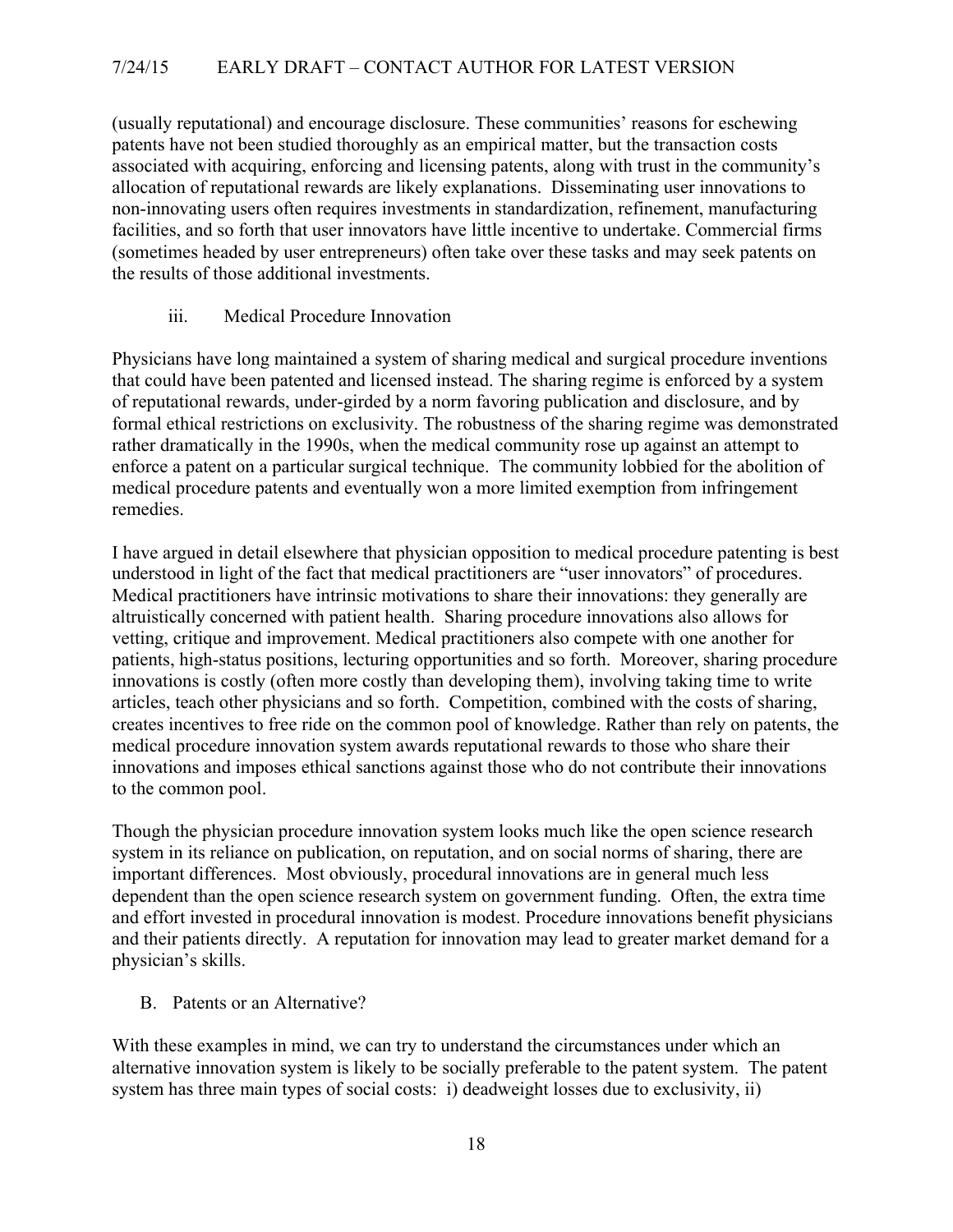misalignment with socially valuable innovation directions because of insufficient or excessive demand resulting from myopia, inability to pay or externalities, and iii) transaction costs of awarding patents, defining boundaries, licensing and litigation. By comparing the patent system to alternative innovation systems, we can begin to map out the circumstances under which an alternative innovation system might be socially preferable. The comparison depends on both the technology (which determines, for example, how effective patents are as property) and the characteristics of the potential innovators (which determines the effectiveness and costs of alternative governance regimes). This section briefly describes five factors that are relevant to the comparison.

1. Intrinsic and user motivations for invention

As already mentioned, if first mover advantages and intrinsic or use motivations provide sufficient return on inventive investments, patents are socially wasteful. Nonetheless, individual inventors optimizing private returns may still obtain them. While secrecy is a potential concern whenever patents are not available, it is not an issue for all inventions. Some inventions are selfdisclosing, while patents are not always needed to reward disclosure of inventions that result from intrinsic or use motivations. Disclosure may have its own rewards in terms of reputation, access to others' inventions, access to feedback, opportunities for collaboration, and intrinsic benefits of social and intellectual interaction. (Harhoff et al. 2003, see also Strandburg 2008).

2. High patent system transaction costs

Patents may also be socially wasteful in areas where they tend to impose particularly high transaction costs. The costs of defining claim boundaries and providing notice are especially high in some technological contexts. One also might expect high transaction costs when a large number of patent claims read on one commercial embodiment or when patent rights are awarded for inventions that have multiple uses and are difficult to design around. Transaction costs also are high wherever the scope of patent claims tends to be incommensurable with useful embodiments of the rights, resulting in overlap and recurring needs for renegotiation. If the patent system's transaction costs are high enough, they may even outweigh the value of the boost that patents provide to innovation in the field.

3. Assigning rewards for innovation

As is illustrated by the examples above, many groups of inventors allocate rewards and credit for by means other than the patent systems. Why might this be? First, while markets must rely on financial rewards, alternative innovation governance regimes often can confer reputation-based rewards that do not depend on exclusivity, thus avoiding its costs. Second, an alternative system may have lower transaction costs in some contexts, often by using a reward system that does not depend on putting precise boundaries around each individual's contributions. It may do a better job of allocating rewards by employing local and specialized knowledge. Reputational rewards are valuable only within the group that assigns them, however. Most inventors will require some means to cash out those rewards eventually through a better salary, consulting fees or the like. The feasibility and social desirability of a reputations-based reward system depends on the context in which a particular sort of invention is made.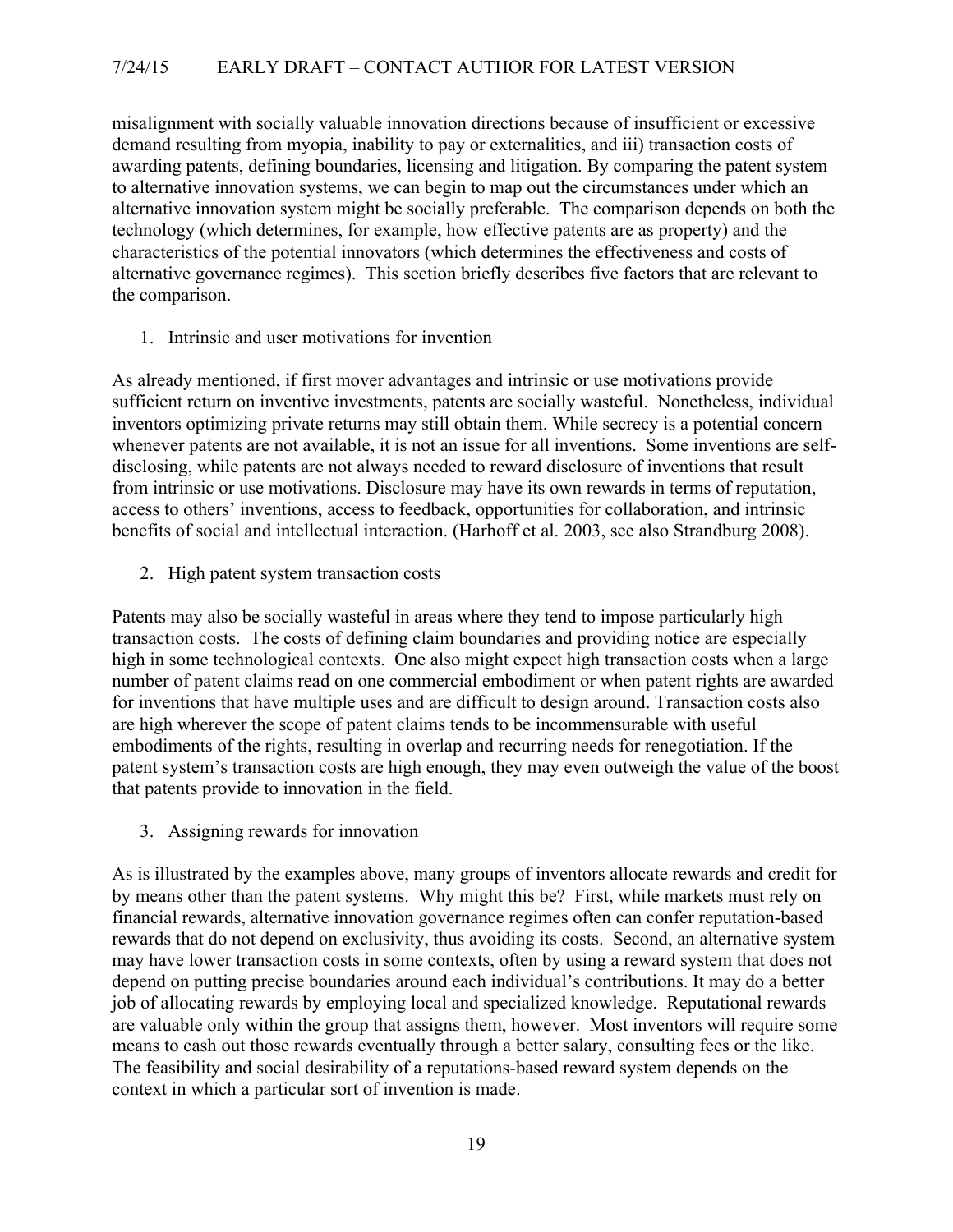# 4. Governance Mechanisms

To be successful, an alternative innovation system usually will need some workable means of evaluating contributions, distributing rewards, enforcing norms, and so forth. Depending on the context, there are a variety of governance approaches that may be successful. Some groups, such as high-end French chefs (Fauchart and von Hippel 2008) or extreme sports enthusiasts (Franke and Shah 2003), are small and cohesive enough that informal norms alone are effective. Other groups, such as Debian developers (Coleman 2012) or academic scientists (Strandburg 2009, Strandburg 2010 and references therein), have more structured governance regimes involving mechanisms for screening newcomers and inculcating the group's norms, as well as enforcement mechanisms based on the group's control of reputation and various other benefits of group membership. Still others, such as Wikipedia, adopt formalized governance and dispute resolution regimes (Mehra and Hoffman 2009). Private governance may not be effective for all technological areas, however.

5. Anti-competitive and anti-social effects

Privately ordered governance arrangements can also be socially costly to the extent they are designed to serve the vested (and potentially anti-competitive) interests of a group of insiders at the expense of the larger society. Alternative innovation arrangements may have the same pitfalls. As is illustrated by antitrust's struggles with patent pools, it is not always easy to distinguish socially valuable innovation arrangements from socially detrimental cartels. Indeed, many institutional arrangements will have aspects of both. Government-administered patent systems can break up undesirable insider arrangements by provide a mechanism for outsiders to force their way into a creative arena. Government innovation arrangements, including the patent system and various forms of subsidies, are not immune from private interest distortions, of course, as is well known from the public choice discourse.

This list of factors is preliminary and undoubtedly incomplete. The tradeoffs associated with these and other factors will depend on the technological context. A complete and accurate costbenefit comparison between the patent system and alternative innovation systems in any given context will never be easy and may not even be possible. Nonetheless, factors such as these can be used to guide a rough assessment of whether a patentable subject matter exclusion would be socially beneficial for some category of inventions.

C. Can We Avoid the Hard Choices?

Even if an alternative is preferable to the patent system in a given context, a patentable subject matter exclusion might not be necessary if the alternative system can coexist with the patent system. There are several circumstances under which a patent system might conflict with an alternative innovation arrangement. First, the availability of two innovation systems might allow inventors to "double dip," imposing unnecessary social costs. If, for example, an inventor receives both upfront payment via a prize, procurement, or crowdsourcing, and a patent, the inventor will normally be overcompensated for her inventive investment.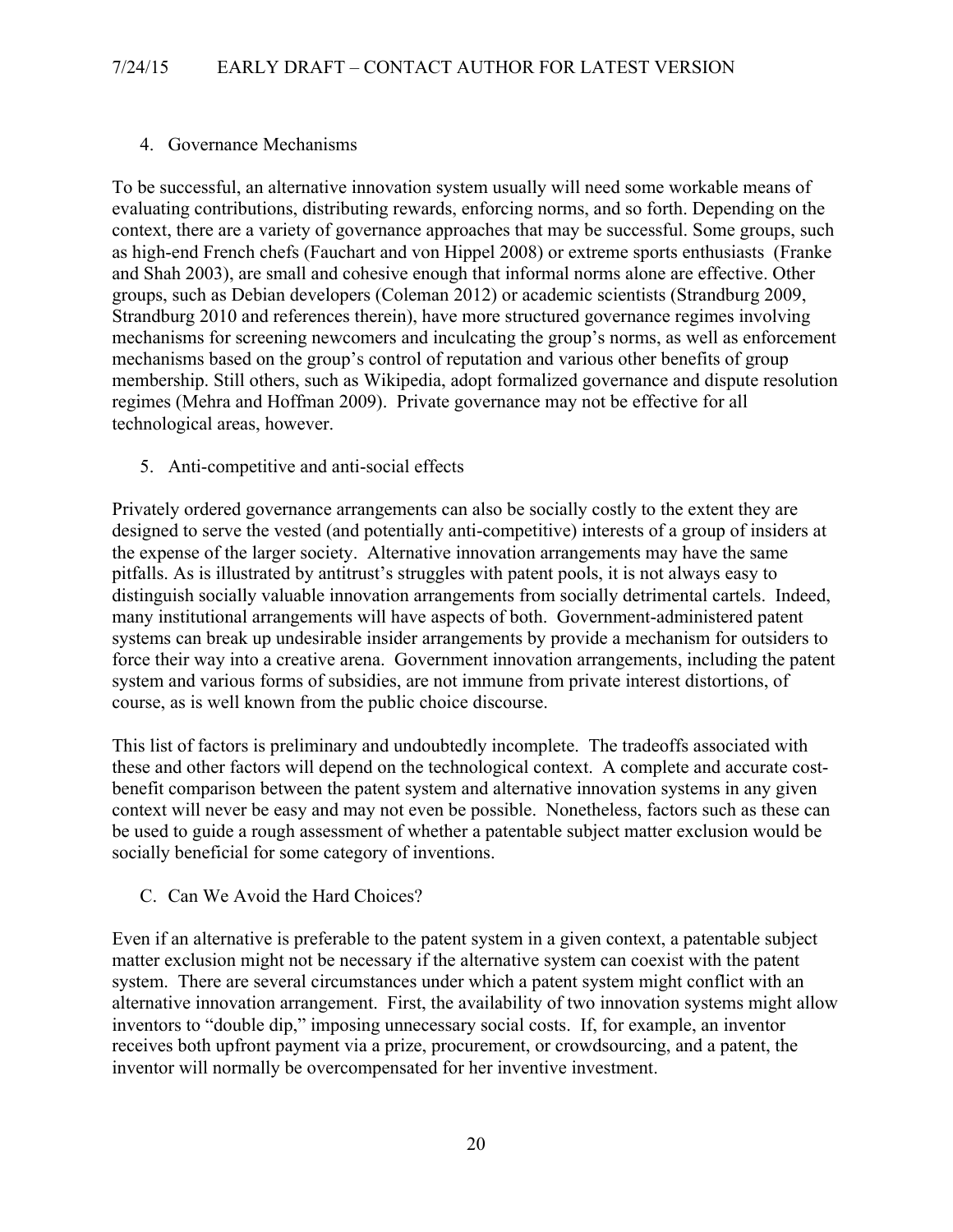Second, the availability of patents might disrupt the viability of an alternative system. For example, the availability of patents may decrease the costs of defecting from an alternative system, even causing the alternative system to unravel. This is particularly likely if the patent system's assignment of rewards is out of sync with the alternative system's assessment of the value of a given contribution. Those who have outside sources of rewards are less bound to the norms and rewards of the alternative institution. Patentholders may also be able to impose costs directly onto participants in an alternative institution by enforcing patents against those who have opted out of obtaining them for their own inventions. Participants in the alternative institution must either defend lawsuits, take licenses, or resort to defensive patenting. (One can see these dynamics playing out in the open source software arena.) In some cases, private ordering, through contracts, licenses, norms or more formal governance, may be sufficient to preserve the benefits of the alternative regime even when patents are available. Even when that is the case, the need to deal with the availability of patents generally makes the alternative regime more socially costly than it needs to be. A patentability exclusion avoids those costs.

Worries about the destabilizing effects and costs of patent availability have led to resistance against the introduction of patenting into some fields of technology. For example, as alluded to above, physicians reacted strongly when a fellow physician attempted to enforce patent claims on a medical procedure, lobbying for and obtaining a statutory change that abolished patent remedies for infringement of such patents by physicians.

D. Assessing the Tradeoffs

Despite the many uncertainties about the relative benefits of alternative innovation systems, the above examples and analysis illustrate that such institutions are feasible and sustainable and that there are substantial reasons to anticipate that they will be socially preferable to the patent system in at least some, and perhaps many, arenas. The easy solution of allowing patents and alternative mechanisms to coexist is no panacea, since co-existence may either be costly or lead to the unraveling of a socially preferable alternative. There are no certainties here. Nonetheless, the patentable subject matter doctrine unavoidably selects among innovation regimes. Ignoring that fact does not do away with the risk. Acknowledging that there are alternatives to the patent system will not make patentable subject matter determinations easy. Satisfactory empirical evidence of the relative costs and benefits of alternatives to the patent system may be unavailable at the time when decisions need to be made. This is not an unfamiliar position for patent policymakers. Empirical evidence of the value of the patent system itself remains inconclusive, though recent evidence strongly suggests that its value varies by technology. Moreover, the doctrine faces similar uncertainty in balancing market costs and benefits in its nonobviousness and scope doctrines. As the Court's focus on a realistic appraisal of the market in *KSR* reminds us, it is unwise to respond to uncertainty with formulaic rigidity. The better approach is reasoned analysis of the likely consequences in the real world of particular doctrinal choices. Such an analysis should be based in part on available empirical information, but will inevitably be based largely on more informal assessments and normative judgments.

One way to deal with the difficulty in assessing costs and benefits might be to adopt some sensible defaults. We know that the patent system unavoidably imposes deadweight exclusivity costs that raise consumer prices and tax downstream innovation. We also know that the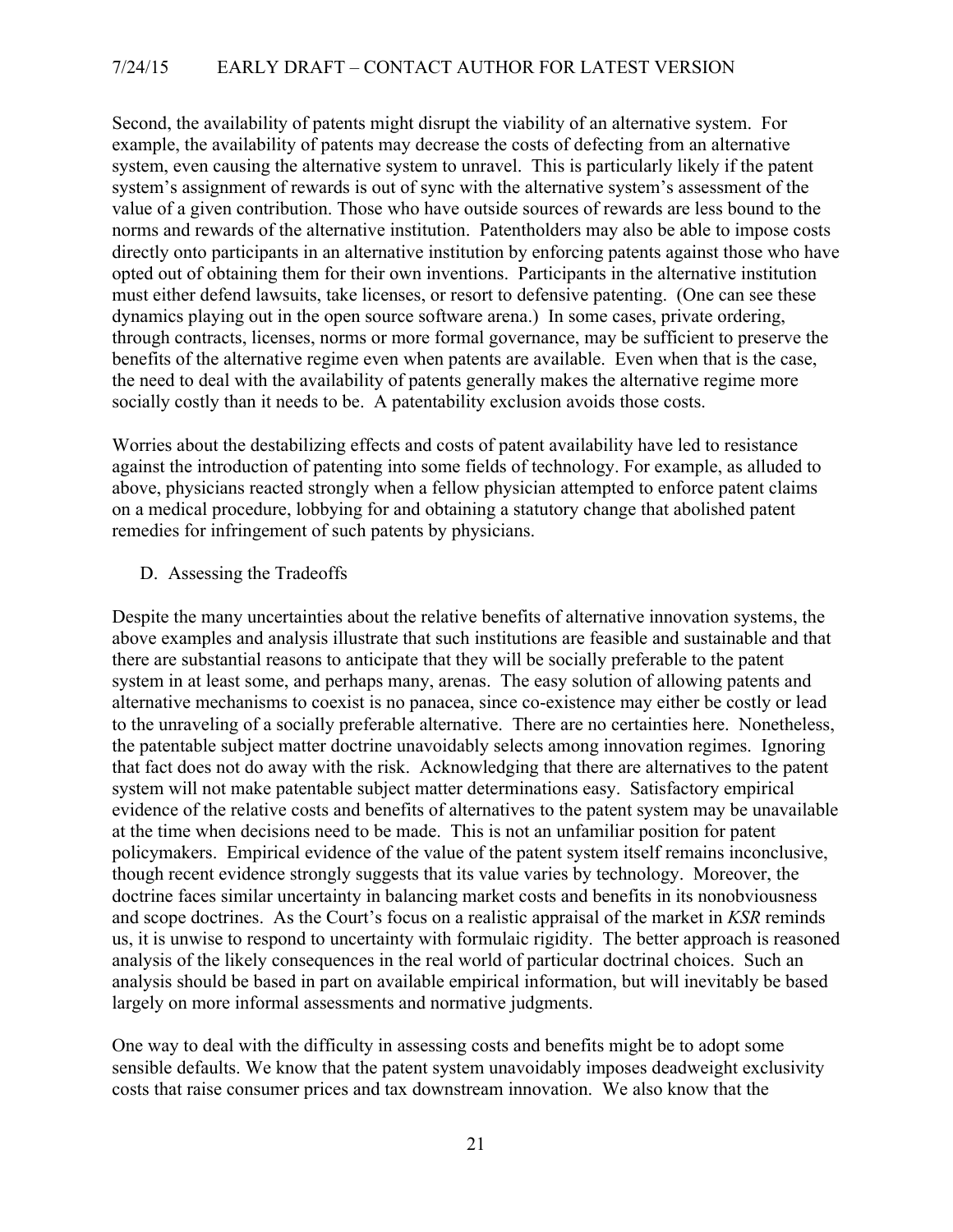availability of patents sometimes threatens alternative innovation approaches. It might make sense to adopt a default position against awarding patents where viable alternatives are likely to be available. Where intrinsic or use motivations or first mover advantages are strong, for example, a patentable subject matter exclusion should be seriously considered, especially if a sensible category of inventions to exclude can be defined without too much cost. The debate about business method patents, for example, is largely framed in these terms, with those favoring the exclusion arguing that business method innovation is sufficiently motivated by first mover advantages and those opposing it arguing that the business methods category is to difficult to define properly. Reputation-based systems are particularly attractive because they encourage not only the invention, but also the disclosure and dissemination of novel technologies to others in the field. Reputation-based systems also avoid costs associated with defining precise patent claims boundaries and can rely on the local and specialized knowledge of those in the field, rather than the more general knowledge of PTO examiners, to assign inventive credit in a particular technological and institutional context. Thus, it may be especially important to consider patentable subject matter exclusions for categories of inventions for which a reputationbased innovation system is feasible. I do not mean to suggest here that a viable alternative will always be preferable to the patent system. Alternative systems have their own transaction costs and potential for socially harmful behavior. The current strong default favoring the availability of patents in all technological arenas is unjustified, however, once one realizes that patents are not the only mechanism for solving the free rider and other market failures that justify the awarding of exclusive rights in inventive ideas.

#### V. Patentable Subject Matter Doctrine from First Principles: Some Tentative Suggestions

Alternative innovation institutions are the "elephant in the room" of patentable subject matter doctrine. Courts cling to the traditional excluded categories of abstract ideas, natural phenomena and products of nature, but the market paradigm provides an inadequate basis for interpreting and applying them. The doctrine's failure to acknowledge that it affects the *selection of innovation institution* prevents it from taking a reasoned approach to the issue and thus is at least partially responsible for the doctrine's inconherence and lack of clarity. By submerging the institutional question, the current doctrine also fails to acknowledge the role that alternative innovation systems, most notably open science, already play *sub rosa* in the case law. The current doctrine's formulaic approach to the basic exclusions also renders it incapable of adapting, as above analysis suggests that it should, when social institutions for technological innovation evolve. This Part attempts a tentative outline of a first principles patentable subject matter doctrine. It takes a categorical approach because comparisons between innovation regimes are inherently categorical. Innovation occurs in social contexts in which the patentability of one invention affects the innovation environment for related inventions. Tradeoffs between innovation regimes cannot be assessed on a claim by claim basis. An additional caveat is required: This article does not attempt to address the practical question of how best to implement the approach to patentable subject matter doctrine outlined here. While the courts may be capable of assessing the tradeoffs in many cases through the adversarial system, an expert agency might be better suited to the kind of policy determination required. These questions are extremely important, but are beyond the scope of this discussion, which focuses on the substance of the doctrine.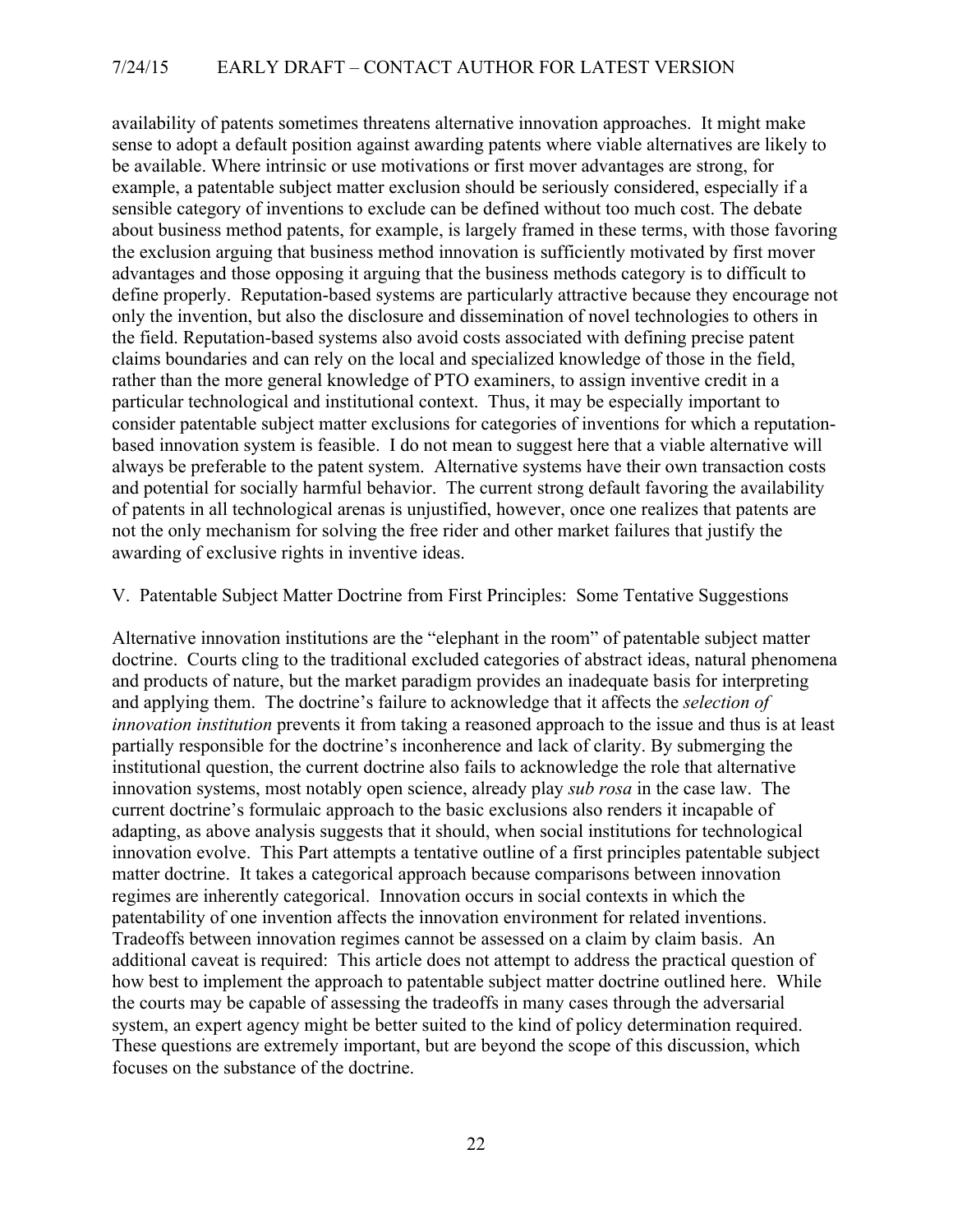# A. Defining Excluded Categories

Though the task is not straightforward, the goal in defining exclusions from patentable subject matter is now clear: to identify classes of inventions for which alternative innovation institutions are preferable to the patent system. This goal substantially shifts the analysis. Rather than begin by asking how to define "abstract idea," "natural phenomenon," or "product of nature," the analysis begins with a much more basic assessment of how innovation proceeds (or can best proceed) in real world contexts. An obvious place to start is by studying both past and current alternative innovation institutions, both because they might suggest contexts in which patenting is unnecessary and because they provide clues as to when we might expect alternative approaches to be socially beneficial. We can also look for clues in the footprints of institutional concerns in the case law. We should also listen to the voices of inventors in a particular technology space, particularly when they oppose patents or raise concerns about their effects. And of course we should maintain a critical perspective with respect to any potentially excludable category suggested by these inquiries because of the potential costs already discussed. Finally, when we view patentable subject matter doctrine as grounded in real world social arrangements, we should be open to the possibility that the excluded categories will need to evolve over time. This is an uncomfortable recognition for those of us steeped in the essentialist approach of current doctrine, but it is not a terribly surprising feature of a system designed with innovation in mind.

This is certainly not the place for an exhaustive inquiry into potentially excludable categories, but a few examples will illustrate the type of analysis I have in mind.

1. Business Methods

Many scholars, policymakers, and, in *Bilski*, four Supreme Court Justices, have argued that business methods should be unpatentable, in large part, because patents are unnecessary to promote business method innovation in a competitive market and thus impose unnecessary costs. The argument, in essence, is that for business methods the traditional competitive market is superior. The approach to patentable subject matter outlined here would bring this debate into the foreground, rather than miring the discussion in abstractions about abstract ideas.

2. User Innovator Communities

The existence of a strong user innovator community is an important clue that a patentable subject matter exclusion may be appropriate for the relevant technology. The most important reason for this is that user innovator communities largely internalize both the costs and the benefits of the innovation institution in which they function. While they benefit, as inventors, from private returns to patent exclusivity, they also bear the deadweight losses and transaction costs of patents as downstream inventors and, most importantly, users, of others' inventions within their field. From this perspective, it is not surprising that many of our most successful and longstanding alternative innovation systems involve significant user innovation. Examples include scientific researchers (as user innovators of both research tools and scientific knowledge itself), medical professionals (as user innovators of medical and diagnostic procedures), and software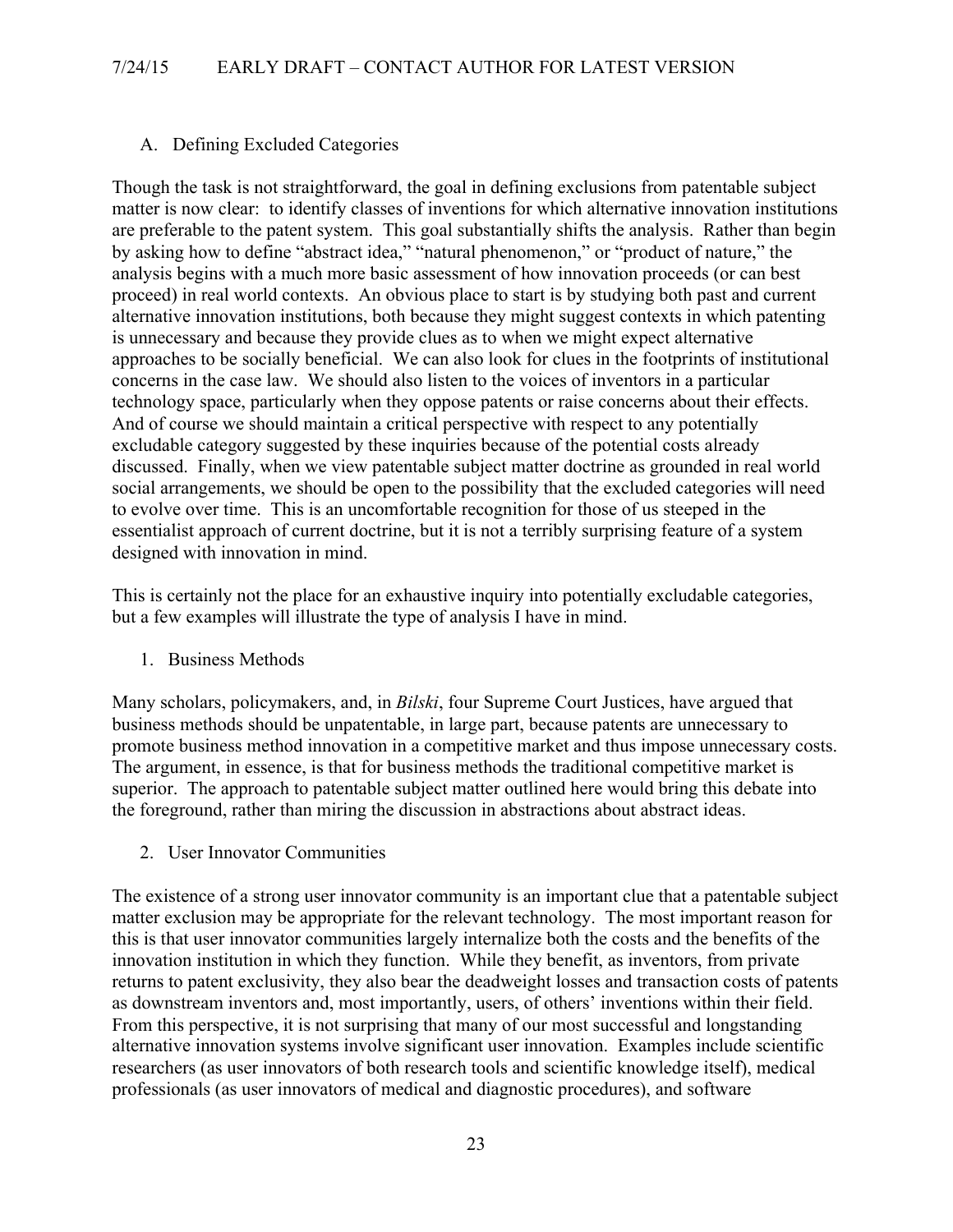programmers (where the most successful open source projects are infrastructural programs used by programmers), tax professionals (who are the primary users and inventors of automated tax strategies).

User innovator communities tend to resist patenting. Indeed, each of the groups I mentioned has (with greater or lesser success) resisted the extension of patenting into its bailiwick on the grounds that patents would disrupt a working alternative system. Resistance to patenting by user innovators should get our attention. Indeed, if a user innovator community were a completely closed system, the community's opposition to patents should be decisive. Most cases are more complicated because user innovation often has externalities. In each of the cases described above, for example, the externalities are fairly significant. The degree to which a user innovator community's interests are aligned with those of the larger society will vary and should temper the persuasiveness of the community's position on patents. Nonetheless, we would be foolish to ignore the views of such a community without good reason.

3. Software Patents

Software patents have been controversial throughout their history and are particularly under debate today. At least according to some commentators, we now are dealing with an extremely expensive software patent arms race, costly litigation, and a "patent troll" problem, all of which could have been avoided by a patentable subject matter exclusion. A more detailed assessment would be needed to draw a conclusion about whether institutional analysis would support a ban on software patents (or how one would best define an excluded category). It is clear, however, that such an analysis would differ dramatically from the rather inscrutable analysis of whether software claims are "abstract ideas." Such an analysis would consider, for example, the historical opposition by the programming community to the extension of patents to software in light of the extent to which that community is engaged in user innovation, the high transaction costs imposed by the fact that software tends to be both complex and cumulative, the importance of first mover advantages and intrinsic motivations in software innovation, and the availability of alternative innovation systems, such as copyright, trade secrecy, and open source. Moreover, a pragmatic analysis of this sort might suggest useful distinctions, such as between the infrastructural programs for which user innovation predominates and consumer-facing software, that could inform the definition of a patent ineligible category.

4. Natural Phenomena

Many of the Supreme Court's patentable subject matter cases involve the traditional exclusion for natural phenomena. The rationale for the natural phenomenon exclusion is unclear. As discussed above, the Court sometimes relies on a broad downstream impact rationale, but the awkward fit of that justification to a category that includes many relatively narrow phenomena is evident from the Court's discussion of the issue in *Mayo*. Discussions based on natural phenomena as basic tools of innovation are more persuasive, given transaction costs concerns, but like the downstream impact thread generally, fail to explain how these important tools will be invented without patent incentives. Other discussion in the case law rely on metaphysical references to natural phenomena as part of a "storehouse of knowledge," often assumed to pre-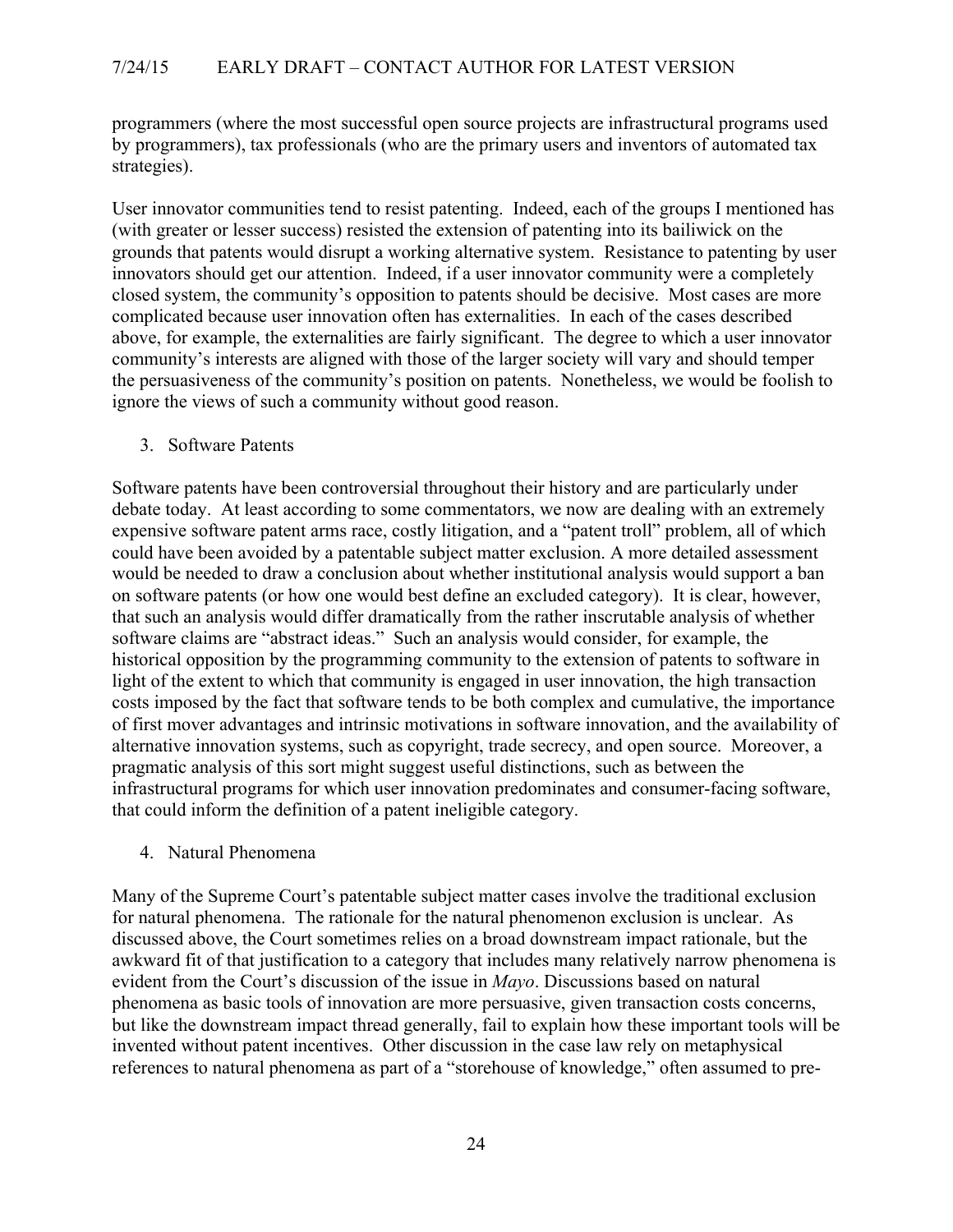exist human intervention, that should be available to all. While such arguments may have moral force, they have little purchase in a utilitarian analysis.

The institutional approach provides a far more compelling justification for the natural phenomena exclusion. Over time, society has developed – and subsidized – the "open science" system for incentivizing the discovery, disclosure, and dissemination of observations of natural phenomena, often denoted "open science." The system overcomes the free rider problem by relying on publication as a prerequisite for reputation-based rewards and as a means of deterring secrecy. The open science system allocates public research funding using a complicated amalgam of peer review, agency expertise, legislation, private philanthropy, and corporate donations. It is governed partly by informal social norms and partly by rules and other governance mechanisms imposed by funders and employers.

Transaction costs associated with patents on basic natural phenomena are likely to be huge for two distinct reasons. Some "laws of nature" are broad general principles with diverse applications, patents on which are likely to have high transaction costs for the reasons discussed in association with the downstream impact thread of patentable subject matter doctrine. The transaction costs associated with patents on narrower natural phenomena are also likely to be high, however, at least in the aggregate. Basic natural phenomena are highly interrelated; answering a given practical question frequently requires weaving a number of scientific observations together. Natural phenomena also tend to be cumulative on a very fine-grained scale. Science for the most part advances by small steps. Finally, scientific observations of natural phenomena are simultaneously hard to design around and tentative. It is generally very difficult to falsify or demonstrate the limitations of a particular scientific observation without employing that observation in conjunction with others. Patents covering natural phenomena thus have the potential to block progress because the patentee might have little incentive to test the accuracy of the observation, while others would be prohibited from doing so.

In sum, because of the upstream, interrelated and cumulative nature of scientific discovery, the patent system is likely a costly means to incentivize the discovery, disclosure and dissemination of observations of natural phenomena in comparison to the reputation-based open science system. As discussed earlier, the open science system also directs research effort in directions that would not be adequately induced by market demand because of long time horizon and/or uncertainty of practical payoff, widely dispersed and difficult to aggregate benefits (collective action problems), or social goals that are not reflected in market willingness to pay.

At times, the Supreme Court has recognized the relationship of the natural phenomena exclusion to the institution of open science. In *O'Reilly v. Morse*, for example, the Court noted that "for some years before Morse made his invention, scientific men in different parts of Europe were earnestly engaged in the same pursuit. Electro-magnetism itself was a recent discovery, and opened to them a new and unexplored field for their labors, and minds of a high order were engaged in developing its power and the purposes to which it might be applied." Moreover, "very soon after the discovery … it was believed by men of science that this newly-discovered power might be used to communicate intelligence to distant places." The Court also considered and rejected an argument that "the inquiries [Morse] made, or the information or advice he received, from men of science in the course of his researches" should disqualify him from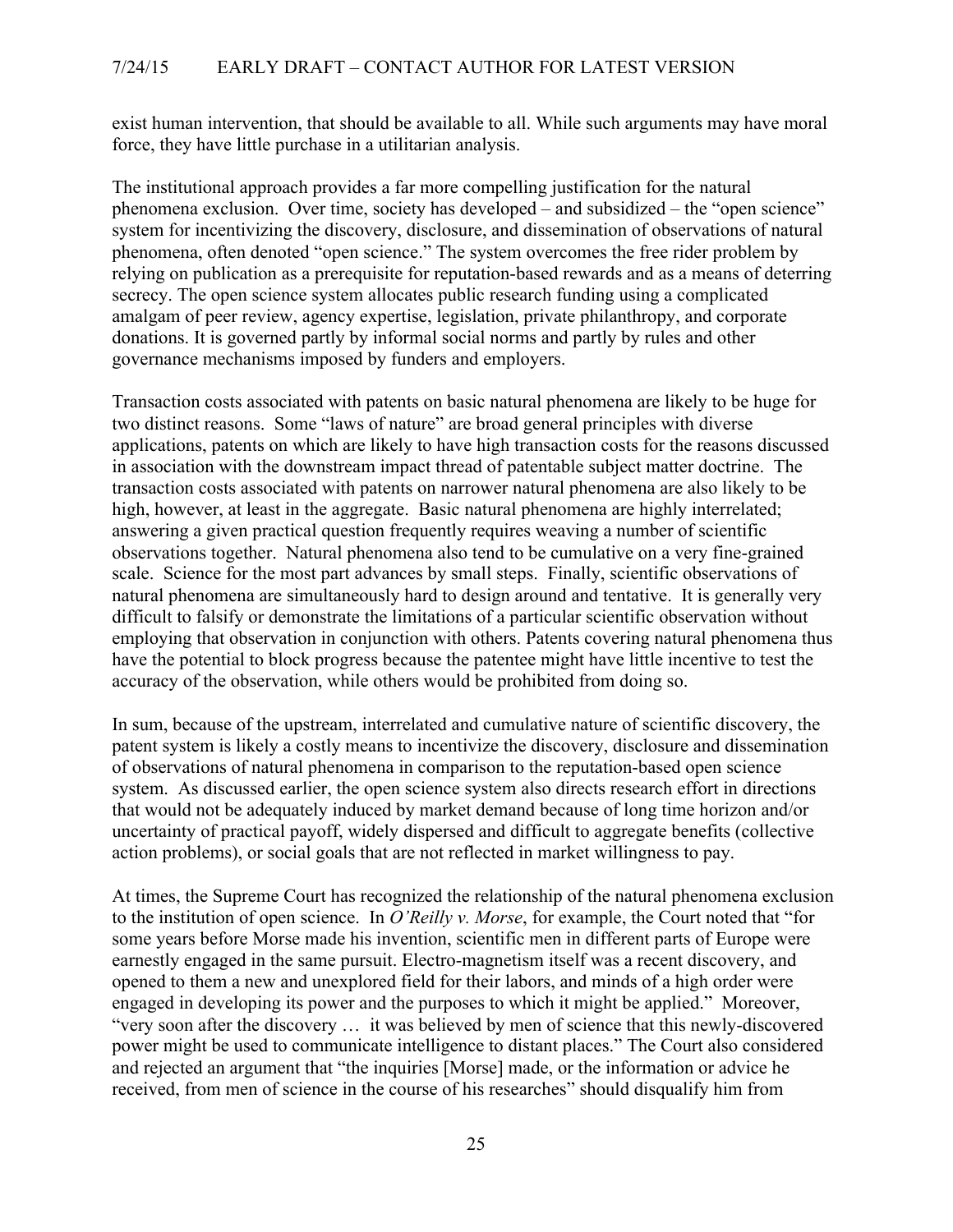receiving a patent. In fact, Morse's patent was obtained during a widespread effort of the scientific community to develop telegraphy and generated a dispute about priority of invention.

While the Court's rejection of Morse's broadest claim certainly was based on its breadth, the Court's concern with the downstream impact of the claim was closely tied the claim's potential impact on the scientific community:

[W]hile he shuts the door against inventions of other persons, the patentee would be able to avail himself of new discoveries in the properties and powers of electromagnetism which scientific men might bring to light. … New discoveries in physical science may enable him to combine it with new agents and new elements, and by that means attain the object in a manner superior to the present process and altogether different from it. And if he can secure the exclusive use by his present patent he may vary it with every new discovery and development of the science, and need place no description of the new manner, process, or machinery, upon the records of the patent office. And when his patent expires, the public must apply to him to learn what it is.

In other words, Morse's broadest claim was problematic in part because it would allow him to take too much advantage of freely available scientific developments without reciprocal disclosure.

Mid-20<sup>th</sup> Century cases begin to justify the natural phenomena exclusion on the basis that natural phenomena are "basic tools of scientific and technological work," but for the most part ignore the institutions in which scientific work takes place, continuing to refer to scientific principles and even algorithms as "'mere' recognition of a theretofore existing phenomenon or relationship," providing no explanation of why the often costly effort involved in scientific research need not be motivated by a patent payoff. Very recently, however, as discussed in the next Part, the Court in *Mayo* took important steps toward acknowledge the role the institution of open science plays as a back-up for the natural phenomena exclusion.

The institutional rationale provides a far sounder basis the natural phenomena exclusion than essentialist rationales based on defining "nature." It provides a rationale for determining the contours of the "natural phenomena" exclusion that explains how discoveries of natural phenomena will be incentivized. It also provides a basis for the exclusion to evolve, if necessary, to accommodate changes in the subject matter to which the open science system applies.

B. Step Two: A First Principles Perspective on Determining Whether A Claim Incorporating Categorically Excluded Subject Matter is Patentable

The second stage rule for determining whether a claim incorporating categorically excluded material is patentable should be crafted in light of the justification for the categorical exclusion. This straightforward requirement, in and of itself, would go far to rationalize patentable subject matter doctrine, whether one adopts an institutional approach or not. Unfortunately, while courts have devoted considerable attention to the second stage question, they have not for the most part focused on matching the second stage rule to the rationale for the exclusion at issue. This is perhaps inevitable given that the theoretical understanding of the traditional exclusions is in such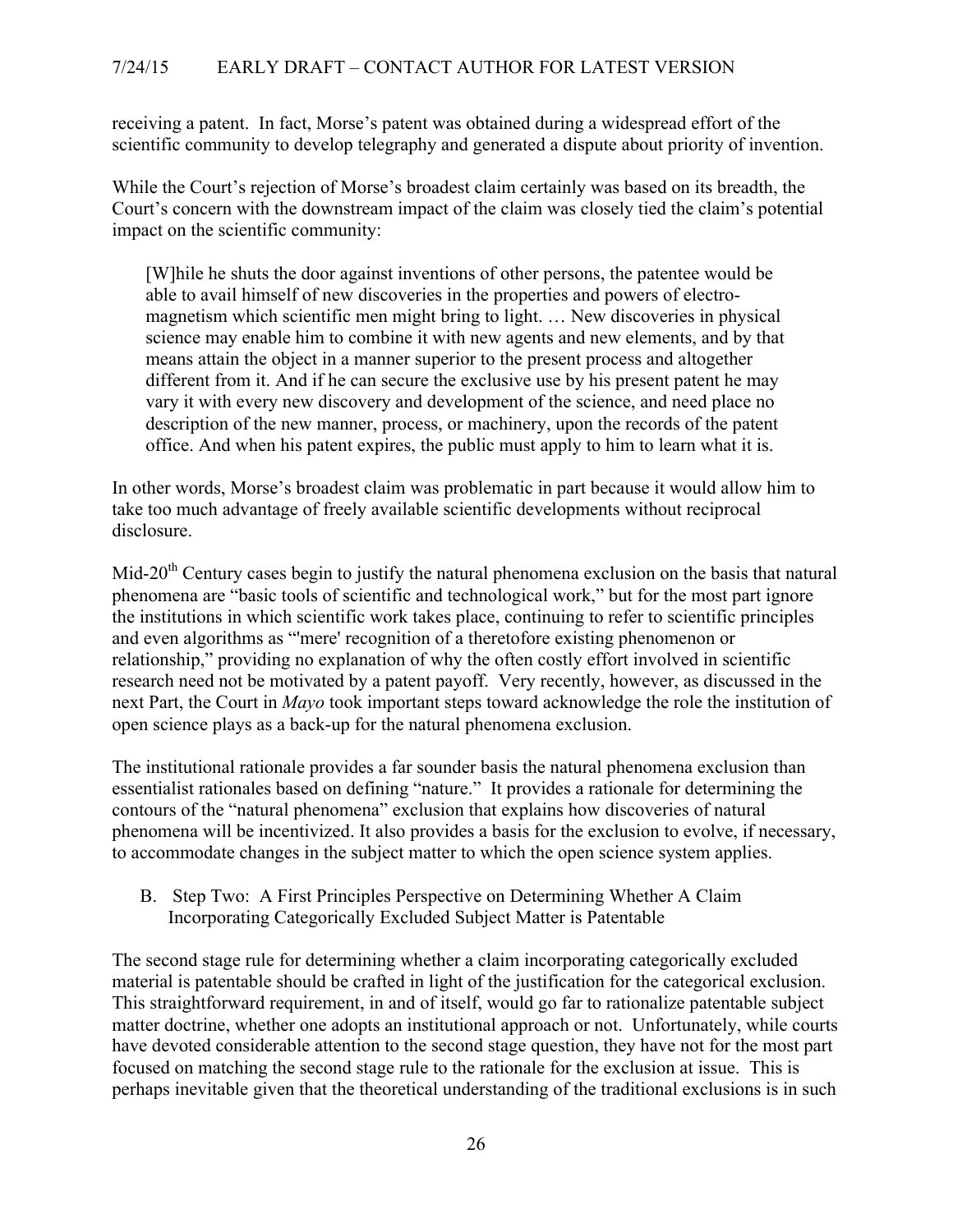a muddle, but it exacerbates the problems with the doctrine. The analysis has been particularly confused by attempts to insert consideration of "preemption" into the second step. Whether a claim has overly broad downstream impact can be assessed in a single step by looking at the claim as a whole. An inquiry into "preemption" at the second step of a categorical exclusion analysis makes no sense.

The analysis in *Bilski* illustrates the problem. In *Bilski*, the Court first concluded that "risk hedging" is an unpatentable abstract idea because patenting such a "fundamental economic practice" would "preempt use of this approach in all fields." It then considered narrower claims limited to the use of hedging in "the energy market," and requiring that certain "random analysis techniques" be used to "establish some of the inputs into the equation." Here the analysis (such as it was) goes off the rails. If risk hedging is unpatentable because of its broad downstream impact, surely the relevant question should be whether the narrower claims still have broad downstream impact despite these limitations. But the Court does not ask that straightforward question. Instead, the Court opines that the claims are unpatentable because the additional elements merely "limit[] an abstract idea to one field of use or add[] token postsolution components." The Court never asks whether the claim still has broad downstream impact despite requiring that particular techniques be used to determine inputs. Suppose, as seems plausible and is suggested by the dissent, that those limitations on how the inputs are determined mean that the downstream impact of the claim is no longer broad. What then is the justification for the unpatentability determination? The Court's analysis provides no clue. The problem here is precisely that there is no apparent logical connection between the broad downstream impact rationale for excluding "risk hedging" and the second stage rule that "token" postsolution components cannot impart patentability to the claim.

From an institutional perspective, the relevant question at the second step is whether the patent system is needed to induce the claimed invention, given the work that will be performed by the alternative innovation institution on which the categorical exclusion is based. For example, consider a claim to a part for a wind turbine that incorporates a high temperature superconducting material. The "natural phenomena" in this claim are the superconducting properties of the material. The "step two" question, then, is whether we can expect the wind turbine part to be invented as part of "open science" or whether a patent is required. In this case, it is evident that a wind turbine part is a commercial product that we do not expect to emerge from "open science." Thus, the claim is addressed to patentable subject matter. Now consider a different claim, to a magnet used for research purposes that uses the newly discovered superconducting material. The institutional question here is more difficult. We would need to know a bit more about whether scientists invent such magnets as research tools or they typically are designed by engineers working in commercial firms. Finally, consider a third example, in which a lump of the superconducting material is packaged with tongs and a small liquid nitrogen Dewar to be used in high school physics labs. Assume also that the material was newly discovered by the scientist who filed the patent claim. This kit is unlikely to be a normal output of the open science system, but we might nonetheless decide that this claim is unpatentable because the output of the open science system enables educational suppliers or high school teachers themselves to make such a kit without any inventive effort. Note that, because the material was newly discovered by the scientist, even this claim would not have been deemed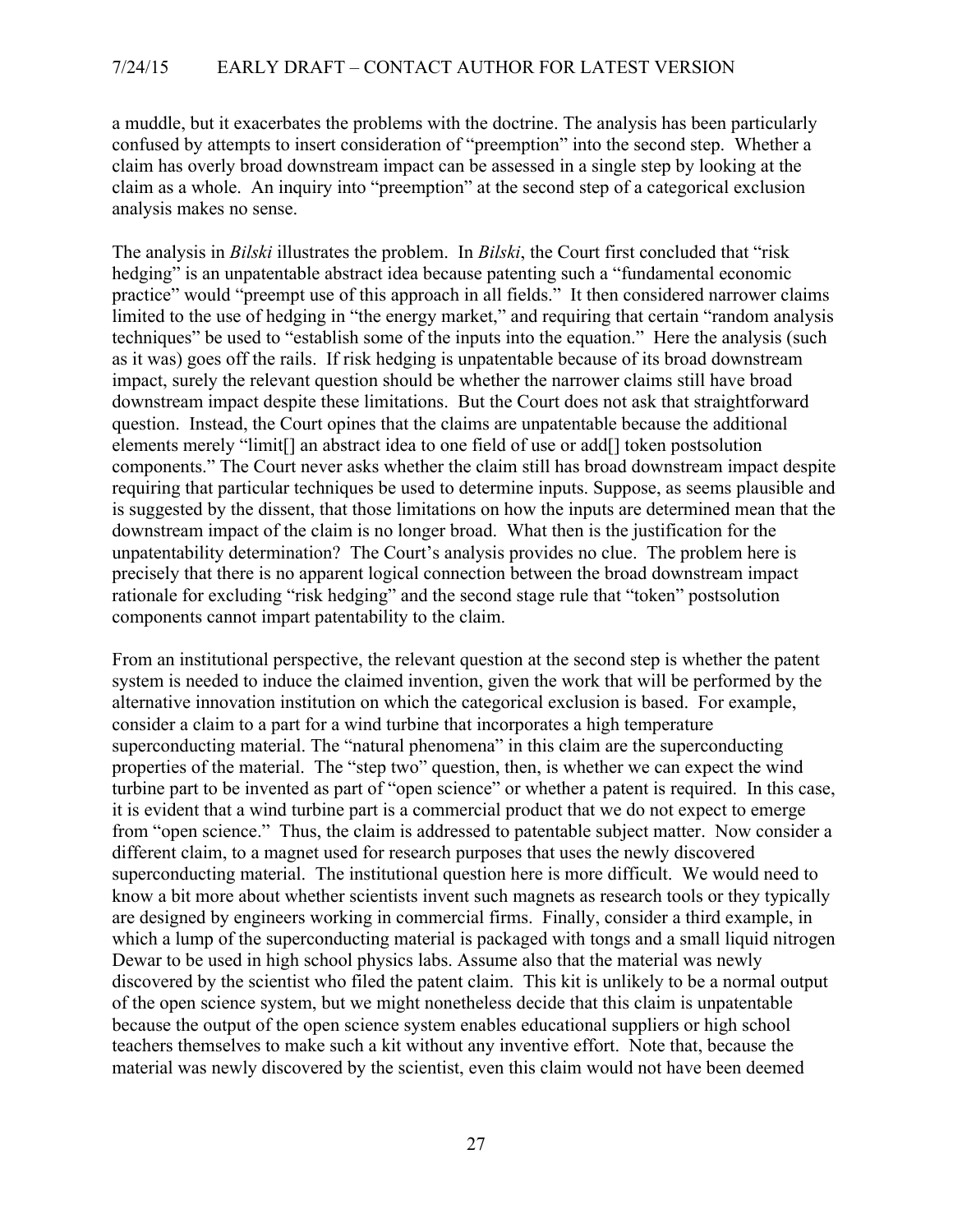obvious because obviousness doctrine assumes that all incentives – including, in this case, the incentives to discover the material – must be provided by the market.

As the previous examples illustrate, from the institutional perspective, the second step of the patentable subject matter doctrine is essentially a question about "tech transfer" from one innovation institution (governing the excluded elements) to another (the patent system). A claim should be patentable if the patent system is necessary to induce this "tech transfer."

# C. *Mayo v. Prometheus* through an Institutional Lens

While the Supreme Court has not explicitly adopted an institutional approach to the patentable subject matter question, it comes closest to following such an approach implicitly in its opinion in *Mayo v. Prometheus.* This section thus uses the *Mayo* case as a foil for illustrating in more detail how an institutional approach to patent would work out in practice. In *Mayo*, the Supreme Court surprised most observers by holding unanimously that the natural phenomenon exclusion from patentable subject matter invalidated claims exemplified by the following:

"A method of optimizing therapeutic efficacy for treatment of an immune-mediated gastrointestinal disorder, comprising:

(a) administering a drug providing [a particular metabolite] to a subject having said immune-mediated gastrointestinal disorder; and

(b) determining the level of [the metabolite] in said subject having said immune-mediated gastrointestinal disorder,

Wherein the level of [the metabolite] less than about [a particular concentration in the blood] indicates a need to increase the amount of said drug subsequently administered to said subject and

Wherein the level of [the metabolite] greater than about [a particular concentration in the blood] indicates a need to decrease the amount of said drug subsequently administered to said subject."

The claims were based on the results of a research study correlating patients' measured levels of a particular drug metabolite with their responses to the drug. Using this statistical correlation, the patentees devised guidelines to inform physicians when they should be concerned that the dosage was too high or too low. To infringe the claims, physicians had only to consider adjusting dosage in light of the guidelines. In the litigation, Prometheus sued the Mayo Clinic for inducing physician infringement by performing laboratory analysis of the metabolite level and instructing doctors as to the guidelines.

The Court subjected the claims to a two-step analysis: First, the Court held that the correlations were unpatentable laws of nature. Second, the court held that the additional steps in the process did not render the claims patentable because they "consist[ed] of well-understood, routine, conventional activity already engaged in by the scientific community" and thus added no "inventive concept" over and above the discovery of the natural correlations.

1. Defining and Justifying the Excluded Natural Phenomena Category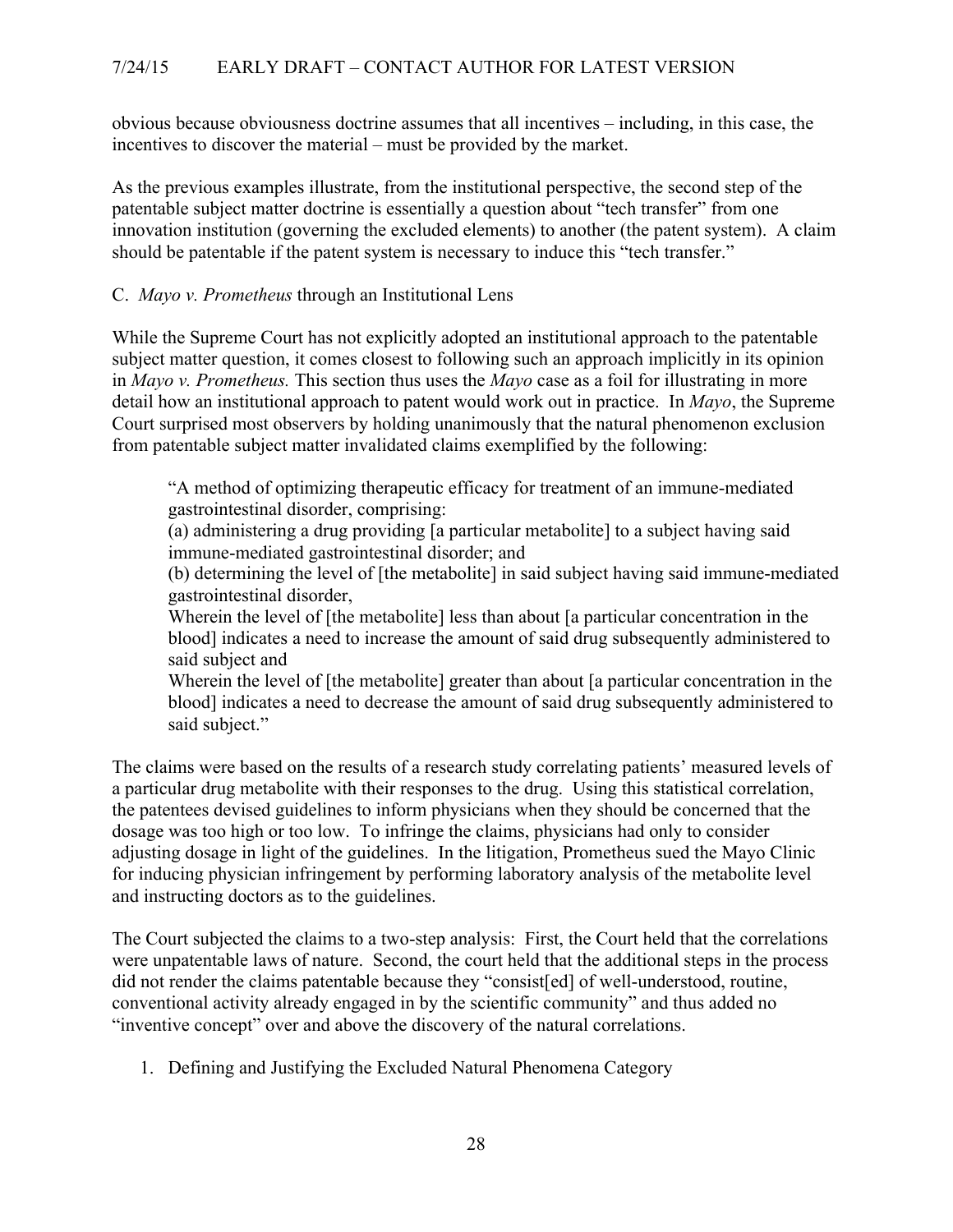In determining that the claimed correlations were "natural phenomena," the Court rejected an argument that correlations between drug toxicity or efficacy and the blood level of a chemical produced by the metabolization of the drug were not "natural phenomena" because no metabolite would have been present without the manufacture of the drug itself and the human activity of ingesting it. In a passage fairly typical for natural phenomena opinions, the Court differentiated between the human action that "trigger[s] a manifestation of [the correlation] in a particular person" and "the relation itself," which "exists in principle apart from any human action." Court "emphasized … a concern that patent law not inhibit further discovery by improperly tying up the future use of laws of nature," noting that such laws are "the basic tools of scientific and technological work."

Elsewhere in the opinion, however, the opinion took on a more institutional flavor. It broke new ground by its forthright acknowledgement that the natural phenomena category extends to both narrow and broad laws of nature, consistent with its characterization of the issue as a "building block" concern. Though few natural phenomena are broadly foundational, in the sense of Newton's laws, essentially all building blocks, in that they are combined and recombined in the incremental and cumulative advance of scientific understanding. Because natural phenomena are so intertwined, even narrow patent claims could result in a "vast thicket of exclusive rights over the use of critical scientific data … ." Thus *Mayo* described natural phenomena as being illsuited for the patent system because of their overlapping and ill-defined boundaries, the need to aggregate many discoveries in order to make progress, and the lack of options for designing around them. These are the kinds of characteristics that provide a rationale for the open science regime.

Moreover, though it did not explicitly adopt an institutional perspective, the *Mayo* opinion clearly assumes the existence of an open medical/scientific research community that will discover correlations of the sort reflected in the claims. The Court noted that the claims at issue might "inhibit the development of more refined treatment recommendations … that combine [the claimed] correlations with later discovered features of metabolites, human physiology or individual patient characteristics." Patents on natural phenomena are problematic because they would "require[e] potential users to conduct costly and time-consuming searches of existing patents and pending patent applications, and … the negotiation of complex licensing arrangements." Moreover, the Court pointed out that the claimed discoveries were part of an ongoing thread of scientific research:

At the time the discoveries embodied in the patents were made, scientists already understood that the levels in a patient's blood of certain metabolites … were correlated with the likelihood that a particular dosage … could cause harm or prove ineffective. … Indeed, scientists routinely measured metabolites as part of their investigations into the relationships between metabolite levels and efficacy and toxicity of thiopurine compounds.

An institutional approach to patentable subject matter analysis would compare the open medical/scientific research system to the patent system more explicitly, but the analysis would be informed by many of the same considerations that drove the Court to hold that the correlations at issue in *Mayo* are unpatentable natural phenomena. An institutional analysis also would have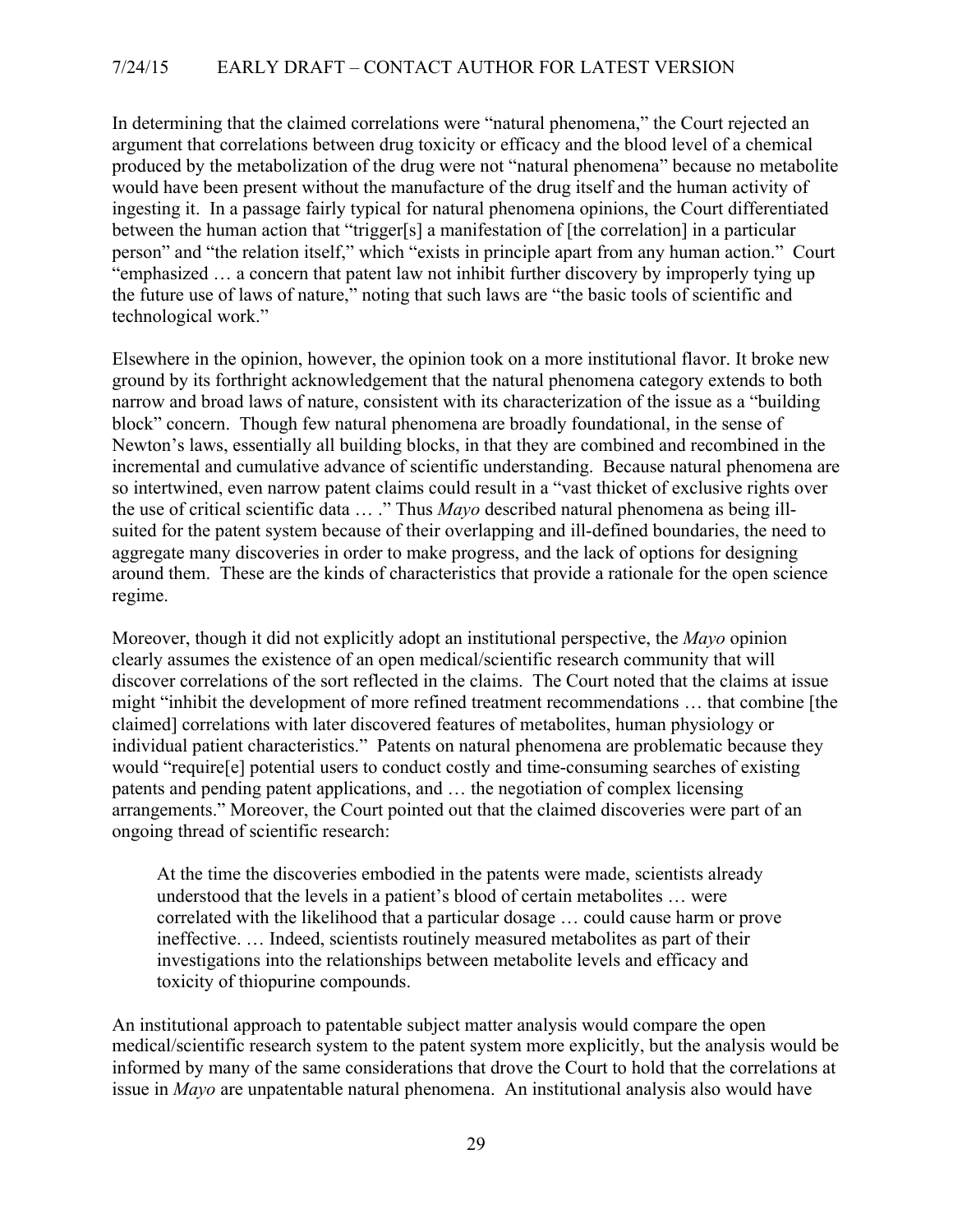avoided the unconvincing detours that the opinion took into attempting to justify excluding narrow natural phenomena on a preemption-type basis. In this particular case it would not even have been necessary to speculate as to whether the open science approach *could* have induced the discovery of the correlations at issue, since the patentees were academic researchers, who published the results of their clinical study in a medical journal. The advantage of an explicitly institutional approach in this case thus would have been to clarify and sharpen the analysis, avoiding detours into metaphysical debate about what is natural or into irrelevant preemption rhetoric.

# 2. The Second Step Analysis and *Mayo*'s Inventive Concept Rule

Having determined that the claims at issue in *Mayo* incorporate unpatentable natural phenomena, the next step is to determine whether they apply those phenomena in a patentable way. At this second step, the *Mayo* opinion requires that the claims demonstrate an "inventive concept" over and above the discovery of the natural phenomena. The claims at issue were deemed unpatentable because "apart from the natural laws themselves" they "involve well-understood, routine, conventional activity previously engaged in by researchers in the field."

Applying an institutional approach, the second step should be aimed at determining whether the patent system was needed to induce the claimed applications of the natural correlations. The *Mayo* second step is quite sensible from this perspective and the end result is almost trivially correct. The medical/scientific research system is effective at incentivizing the discovery of natural phenomena, as well as their disclosure and dissemination *to other members of the medical/scientific community and readers of the scientific literature.* In *Mayo*, the claimed application of the natural phenomena for optimizing drug dosage was well within the skill set of the physicians who are the audience for the scientific literature in which the phenomena would be reported. Because the application was routine was for those who would practice it, there was no need for a patent incentive to "transfer" the discovery to a commercial market.

The Court's discussion of the second step makes much the same point: "[The] claims inform a relevant audience [doctors who treat patients with certain diseases with thiopurine drugs] about certain laws of nature; any additional steps consist of well-understood, routine, conventional activity already engaged in by the scientific community; and those steps, when viewed as a whole, add nothing significant beyond the sum of their parts take separately. For these reasons we believe that the steps are not sufficient to transform unpatentable natural correlations into patentable applications of those regularities."

Elsewhere, the Court explains further:

[T]he "administering" step simply refers to the relevant audience, namely doctors who treat patients with certain diseases with thiopurine drugs. That audience is a preexisting audience; doctors used thiopurine drugs to treat patients suffering from autoimmune disorders long before anyone asserted these claims. . . . Second, the "wherein" clauses simply … tell the relevant audience about the laws while trusting them to use those laws appropriately where they are relevant to their decision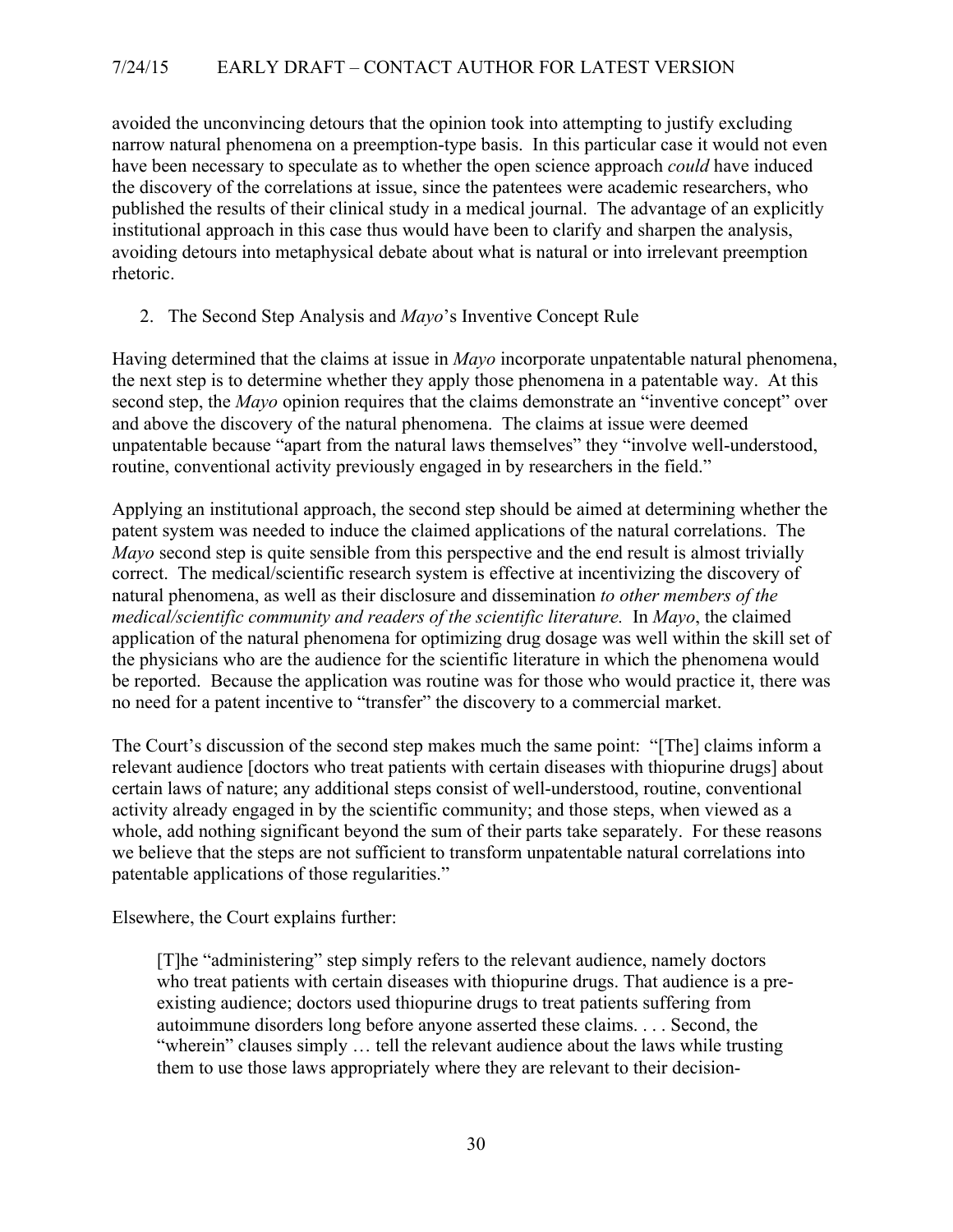making (rather like Einstein telling linear accelerator operators about his basic law and then trusting them to use it where relevant).

Beyond picking out the relevant audience, … the claim simply tells doctors to: (1) measure (somehow) the current level of the relevant metabolite, (2) use particular (unpatentable) laws of nature (which the claim sets forth) to calculate the current toxicity/inefficacy limits, and (3) reconsider the drug dosage in light of the law. These instructions add nothing specific to the laws of nature other than what is wellunderstood, routine, conventional activity, previously engaged in by those in the field. And since they are steps that must be taken in order to apply the laws in question, the effect is simply to tell doctors to apply the law somehow when treating their patients.

In sum, the *Mayo* analysis is consistent with an institutional approach to patentable subject matter determination. Its inventive concept test determined that the patent system was unnecessary to induce the claimed inventions because the scientific discoveries on which they were based were expected output of the medical/scientific research system and were applied in a way that would be routine for the ordinary consumers of that output.

#### VII. Conclusion

…

Because patentable subject matter debates have generally ignored the institutional choices implicit in the doctrine, they tend either to focus on arcane philosophical questions about the meaning of "nature" or to become scholastically obsessed with the language of precedent, rather than its logic. The analysis I have sketched out here takes a first principles approach to the patentable subject matter question, focusing both on the downstream transaction costs that concern courts applying the doctrine and on the need to incentivize upstream innovation that concerns many of the doctrine's critics. By recognizing that alternative innovation regimes may in some circumstances be socially preferable the patent system, the approach outlined here avoids metaphysical tangles and highlights pragmatic choices.

In the case of the natural phenomena exclusion this approach would incorporate many of the concerns that are scattered throughout judicial opinions applying current doctrine, but would provide a much more rational analysis and eliminate the confusing detours that currently muddy the analysis. Though the shadow of the open science system lies heavily over case law applying the natural phenomena exclusion, the opinions are confusing because they do not explicitly seek to determine whether the purported natural phenomenon is a likely output of the open science system and whether the patent system is needed to induce the claimed application of the phenomenon.

Though this Article takes the natural phenomena exclusion as its primary example, its general approach is broadly applicable. Indeed there may be many arenas, some of which are suggested here, in which alternative innovation regimes are socially preferable to the patent system. Patentable subject matter exclusions may be appropriate for those categories of inventions. The